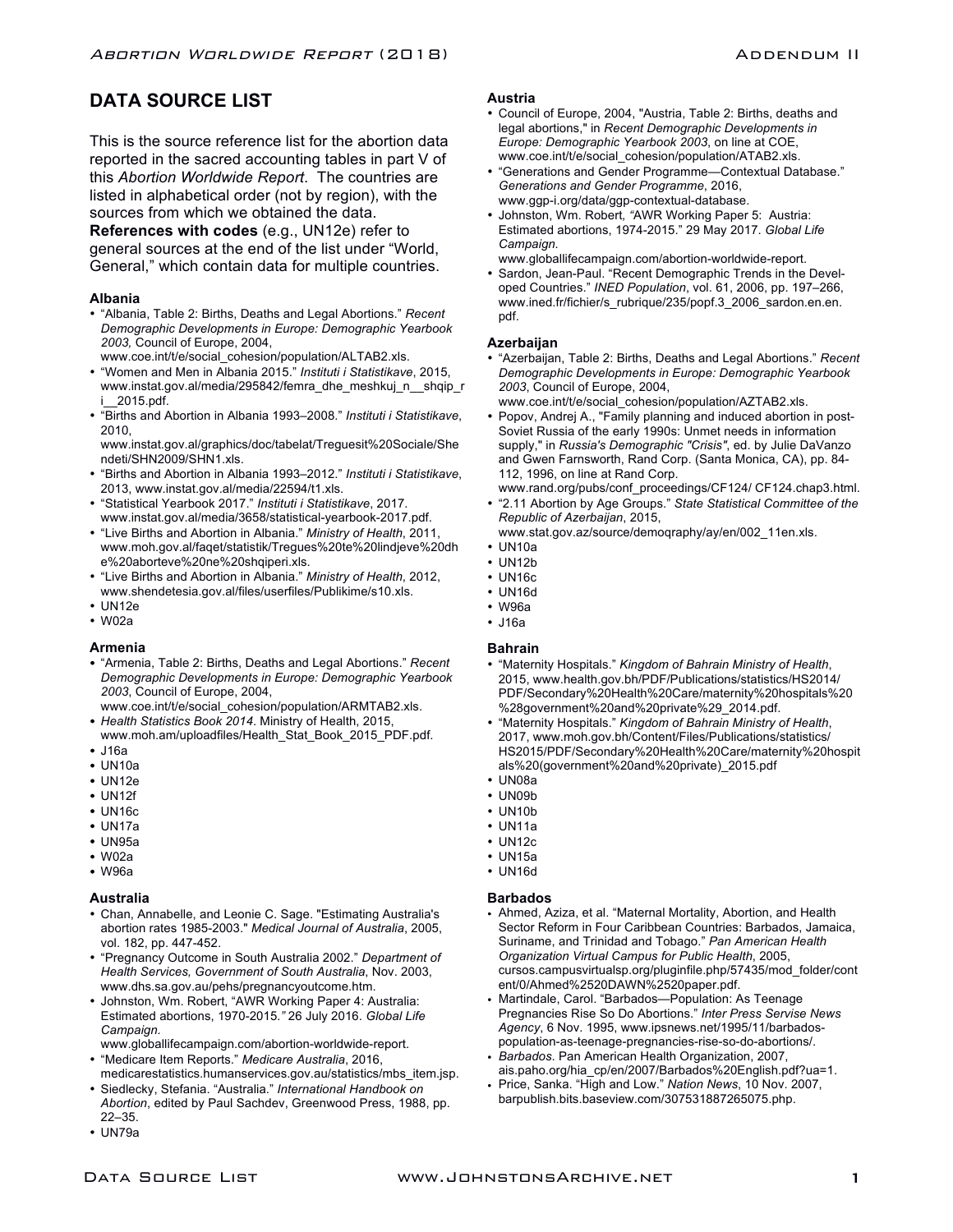#### **Belarus**

- "Belarus, Table 2: Births, Deaths and Legal Abortions." *Recent Demographic Developments in Europe: Demographic Yearbook 2003*, Council of Europe, 2004,
- www.coe.int/t/e/social\_cohesion/population/BELTAB2.xls. • "Public Health in the Republic of Belarus: An Official Statistics Collection, 2014." *MedBY*, 2015,
- www.med.by/content/stat/stat2015/2014\_1.pdf.
- J16a
- UN08a • UN10a
- 
- UN12f • UN16d
- W96a
- 

#### **Belgium**

- "Belgium, Table 2: Births, Deaths and Legal Abortions." *Recent Demographic Developments in Europe: Demographic Yearbook 2003*, Council of Europe, 2004,
- www.coe.int/t/e/social-cohesion/population/BTAB2.xls.
- Temmerman, Marleen, et al. "Belgium." *International Handbook on Abortion*, edited by Paul Sachdev, Greenwood Press, 1988, pp. 49–65.
- UN11a
- UN12e
- UN16c
- UN16d
- 

# **Belize**

- Pan American Health Organization. *Health in the Americas, 1998 Edition, Volume II*, 1998, PAHO (Washington, DC), on line at PAHO, www.paho.org/english/HIA1998/HealthVol2.pdf.
- UN08a
- UN92a
- UN95a

#### **Bermuda**

- UN15a
- UN16d
- UN17a
- UN88a

#### **Bosnia and Herzegovina**

- A88a
- Henshaw, Stanley K., et al., editors. *A World Review 2000*. Guttmacher Institute, 2001.
- "Republika Srpska in Figures." *Institute of Statistics*, 2009, www.rzs.rs.ba/static/uploads/bilteni/ovo\_je\_rs/2009/RSuBrojkama 2009.pdf.
- "Republic Srpska in Figures." *Institute of Statistics*, 8 Nov. 2012, rzs.rs.ba/static/uploads/bilteni/ovo\_je\_rs/2008/Republika\_Srpska\_ in Figures Excel Tables.xls.
- Luka, Banja. "Women and Men in Republika Srpska." *Institute of Statistics*, Dec. 2007, www.rzs.rs.ba/static/uploads/bilteni/ zene\_i\_muskarci/GenderBiltenBr4.pdf.
- ---. "Women and Men in Republika Srpska." *Institute of Statistics*, Dec. 2009, www.rzs.rs.ba/static/uploads/bilteni/zene\_i\_muskarci/ GenderBiltenBr5.pdf.
- ---. "Women and Men in Republika Srpska." *Institute of Statistics*, Jan. 2012, www.rzs.rs.ba/static/uploads/bilteni/zene\_i\_muskarci/ Zene\_i\_muskarci\_u\_RS\_6.pdf.
- *Analysis of Population Health in Republic of Srpska, 2010*. Public Health Institute, Republic of Srpska, 2011, www.phi.rs.ba/pdf/publikacije/publikacija\_zdr\_stanje\_2010.pdf.
- *Analysis of Population Health in Republic of Srpska, 2011*. Public Health Institute, Republic of Srpska, 2012,
- www.phi.rs.ba/pdf/publikacije/publikacija\_zdr\_stanje\_2011.pdf. • *Analysis of Population Health in Republic of Srpska, 2012*. Public Health Institute, Republic of Srpska, 2013,
- www.phi.rs.ba/pdf/publikacije/publikacija\_zdr\_stanje\_2012.pdf.
- Analysis of Population Health in Republic of Srpska, 2013. Public Health Institute, Republic of Srpska, 2014,
- www.phi.rs.ba/pdf/publikacije/publikacija\_zdr\_stanje\_2013.pdf. • *Analysis of Population Health in Republic of Srpska, 2014*. Public Health Institute, Republic of Srpska, 2015,
- www.phi.rs.ba/pdf/publikacije/publikacija\_zdr\_stanje\_2014.pdf. • T76a
- UN12e
- "Population Brief: Bosnia and Herzegovina." *United Nations Population Fund*, 2016,
	- unfpa.ba/stranica/population-brief-bosnia-and-herzegovina.
- "Bosnia and Herzegovina Human Development Report/Millennium Development Goals 2003." *United Nations Development Programme*, 2016, hdr.undp.org/docs/reports/national/BIH\_Bos nia\_and\_Hercegovina/Bosnia\_and\_Herzegovina\_2003\_en.pdf.

• J16c

# **Bulgaria**

- C70a
- "Bulgaria, Table 2: Births, Deaths and Legal Abortions." *Recent Demographic Developments in Europe: Demographic Yearbook 2003*, Council of Europe, 2004,
- www.coe.int/t/e/social\_cohesion/population/BGTAB2.xls.
- Ministry of Health National Center of Health Informatics. "Public Health Statistics, Annual, Bulgaria, 2003." *National Center of Public Health Protection*, 2004, en.ncphp.government.bg/files/healthcare\_4a.pdf.
- "Здравеопазване 2015." *National Statistical Institute*, *Republic of Bulgaria*, 2016, www.nsi.bg/sites/default/files/files/ publications/Zdrave2015.pdf.
- T81a
- UN10a
- UN12e
- UN12f
- 
- UN16d
- UN17a • UN79a
- UN83a
- W02a

# **Burundi**

- UN15a
- UN16d

#### **Canada**

- "Induced Abortions Reported in Canada in 2007." *Canadian Institute for Health Information*, 2011, www.cihi.ca/CIHI-extportal/pdf/internet/TA\_07\_ALLDATATABLES20101124\_EN.
- "Induced Abortions Performed in Canada in 2011." *Canadian Institute for Health Information*, 2013, www.cihi.ca/cihi-extportal/pdf/internet/ta\_11\_alldatatables20130221\_en.pdf.
- Johnston, Wm. Robert*, "*AWR Working Paper 6: Canada: Estimated abortions, 2001-2015*.*" 25 June 2016. *Global Life Campaign.*

www.globallifecampaign.com/abortion-worldwide-report.

- "Table 106-9005: Induced Abortions, by Area of Report and Type of Facility Performing the Abortion, Canada, Provinces and Territories, Annual (Number)." *Statistics Canada*, 14 Mar. 2006, cansim2.statcan.ca/cgi-win/CNSMCGI.EXE?&Lang=E& ArrayId=106-9005&Array\_Pick=1&Detail=1&ResultTemplate= CII/CII\_\_\_&RootDir=CII/&C2SUB=HEALTH.
- "Induced Abortion Statistics 2005." *Statistics Canada*, May 2008, www.statcan.ca/english/freepub/82-223-XIE/82-223- XIE2008000.pdf.
- UN76a

#### **Chile**

- UN08a
- UN10b
- UN11a
- UN12c
- UN16d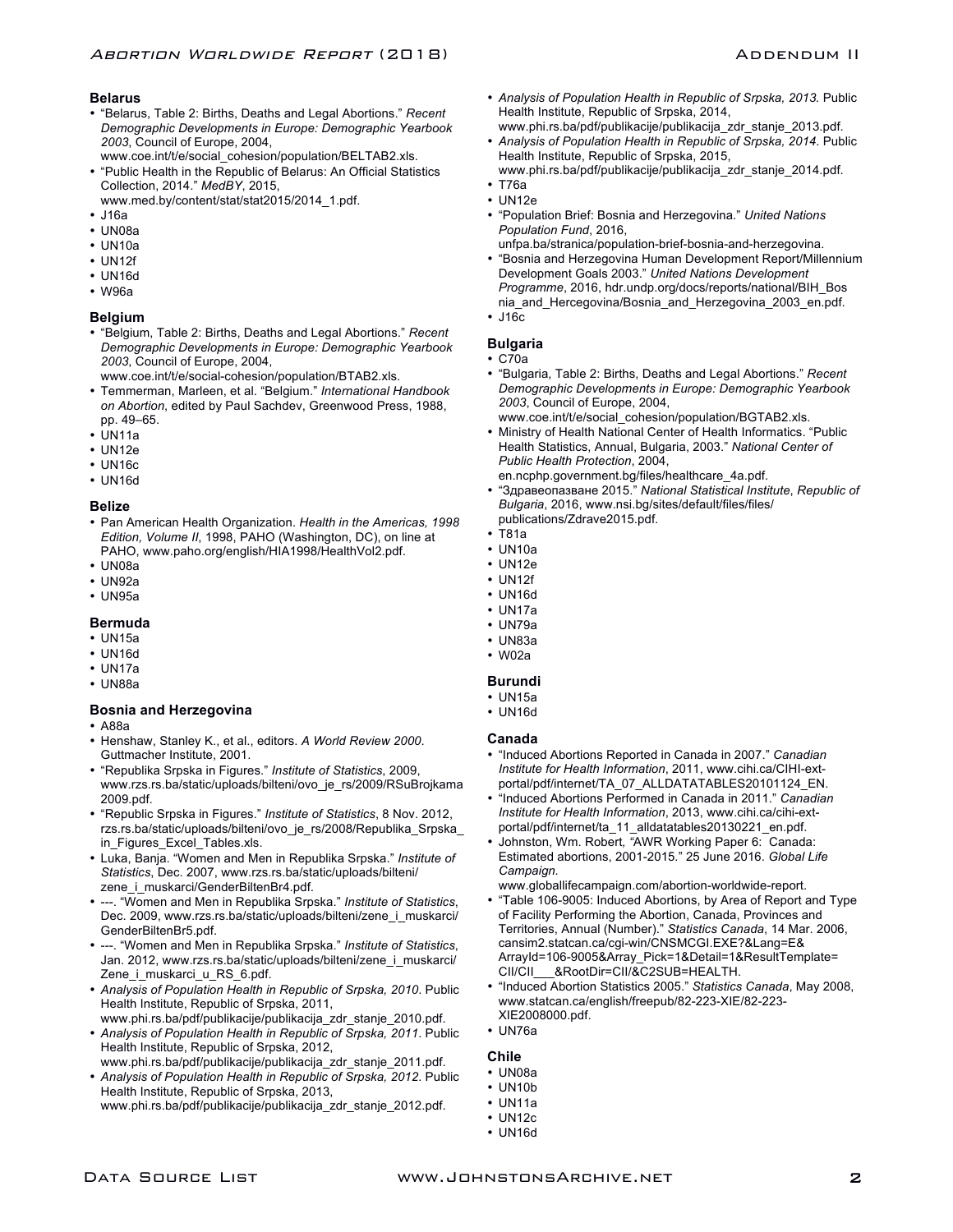#### • UN93a

#### **China, People's Republic of**

- "Chinese Annual Surgical Birth Control Statistics." *Sxisa*, 2013, m.w.sxisa.org/zhhant/%E4%B8%AD%E5%9B%BD%E5%8E%86 %E5%B9%B4%E8%8A%82%E8%82%B2%E6%89%8B%E6%9 C%AF%E8%A1%A8.
- "Total National Family Planning Procedures Performed (1971– 2009)." *China Training Center, Reproductive Health and Family Care*, 2011, www.ctc-health.org.cn/file/2011shoushu.pdf.
- Scharping, Thomas. *Birth Control in China 1949–2000: Population Policy and Demographic Development*. Routledge Curzon, 2003.
- Tien, H. Yuan. "Induced Abortion and Population Control in Mainland China." *Marriage and Family Living*, vol. 25, no. 1, 1963, pp. 35–43.

#### **China, Republic of (Taiwan)**

- Johnston, Wm. Robert*, "*AWR Working Paper 14: Republic of China (Taiwan): Reported abortions, 1951-2015*.*" 25 Oct. 2016. *Global Life Campaign.*
- www.globallifecampaign.com/abortion-worldwide-report. • Potts, Malcolm, Peter Diggory, and John Peel. *Abortion*.
- Cambridge University Press, 1977.
- "Statistics of General Health and Welfare 2014." *Ministry of Health and Welfare*. 2015. www.mohw.gov.tw/EN/Ministry/ DisplayStatisticFile.aspx?d=53362&s=1.
- Sullivan, J. M., K. H. Su, and T. H. Liu. "The influence of induced abortion on Taiwanese fertility." *Studies in Family Planning,* vol. 7, no. 8, 1976, pp. 231-238.
- "Officials say abortion estimates low." *Taipei Times*. 23 Dec. 2000.

www.taipeitimes.com/News/local/archives/2000/12/23/66622.

#### **Comoros**

• Hamidou, Hadji Daneil. "Etat des lieux de la prise en charge de l'interruption volontaire de grossesse a Mayotte." *Médecine Humaine et Pathologie*, 29 Oct. 2012. *HAL*, dumas.ccsd.cnrs.fr/dumas-00746657/document.

### **Costa Rica**

- UN08a
- UN12c
- UN15a

#### **Croatia**

- "Croatia, Table 2: Births, Deaths and Legal Abortions." *Recent Demographic Developments in Europe: Demographic Yearbook 2003*, Council of Europe, 2004,
- www.coe.int/t/e/social\_cohesion/population/CROTAB2.xls. • Drausnik, Zeljka, and Zdenka Lesjak. 2015, "Abortions in Healthcare Institutions in Croatia in 2014." *Croatian National Institute of Public Health*, 2015, www.hzjz.hr/wpcontent/uploads/2015/10/Bilten\_POBACAJI\_2014.pdf.
- Erceg, Marijan, and Zdenka Lesjak, editors. "Prekidi Trudnoće U Zdravstvenim Ustanovama u Hrvatskoj 2007. Godine." *Croatian National Institute of Public Health*, 2008, www.hzjz.hr/publikacije/prekidi\_2007.pdf.
- Stampar, Dubravka. "Croatia: Outcome of Pregnancy in Women Whose Requests for Legal Abortion Have Been Denied." *Studies in Family Planning*, vol. 4, no. 10, 1973, pp. 267–69.
- T76a
- Turčin, Kristina. "Broj rođenih u 2015. frapirao i najveće pesimiste!" *Jutarnji Vijesti*, 14 May 2016, www.jutarnji.hr/vijesti/hrvatska/broj-rodenih-u-2015.-frapirao-inajvece-pesimiste/4015452/.
- UN08a
- UN12b
- UN12e
- UN17a

#### **Cuba**

- Hollerbach, Paula E. "Cuba." *International Handbook on Abortion*, edited by Paul Sachdev, Greenwood Press, 1988, pp. 112–26.
- ---. "Recent Trends in Fertility, Abortion and Contraception in Cuba." *International Family Planning Perspectives*, vol. 6, no. 3, 1980, pp. 97–106.
- Hollerbach, Paula E., et al. "Fertility Determinants in Cuba." *International Family Planning Perspectives*, vol. 10, no. 1, 1984, pp. 12–20.
- UN08a
- UN09b
- UN10b
- UN11a
- UN12c
- UN16d
- UN88a
- UN91a
- UN93a
- UN94a

#### **Czech Republic**

- "Population and Vital Statistics of the Czech Republic: 1785– 2005, Absolute Figures." *Czech Statistical Office*, 2006, www.czso.cz/eng/redakce.nsf/bce41ad0daa3aad1c1256c6e0049 9152/1aa4cad5e51b2e57c1256f0e004b3792/\$FILE/oby01.xls.
- "Population and Vital Statistics of the Czech Republic: 1921– 2005." *Czech Statistical Office*, 2006, www.czso.cz/documents/10180/20555167/401906rr01.xls.
- "Tab.1.1. Population and Vital Statistics (Numbers): By Cohesion Region, Region and District, in Year 2015." *Czech Statistical Office*, 2016,

www.czso.cz/documents/10180/41053018/13006215q411.pdf.

- EU16a
- *Abortions CR 2013*. Institute of Health Information and Statistics of the Czech Republic, 2015. *UZIS,*
- www.uzis.cz/en/system/files/potraty2013.pdf.
- UN12e
- UN17a

# **Czechoslovakia**

- Heitlinger, Alena. "Pro-Natalist Population Policies in Czechoslovakia." *Population Studies*, vol. 30, 1976, pp. 123–35.
- Johnston, Wm. Robert. "Historical Abortion Statistics, Czechoslovakia." *Johnston's Archive*, Oct. 2007, www.johnstonsarchive.net/policy/abortion/abczechoslovakia.html.
- Pavlik, Zdenek, and Vladimir Wynnyczyk. "Czechoslovakia." *Population Policy in Developed Countries*, edited by Bernard Berelson, McGraw Hill, 1974, pp. 319–54.
- Sracek, Jiri. "Czechoslovakia." *International Handbook on Abortion*, edited by Paul Sachdev, Greenwood Press, 1988, pp. 127–37.
- T63a
- UN76a
- UN79a
- UN83a
- UN88a
- UN91a
- UN92a

#### **Denmark**

- "Denmark, Table 2: Births, Deaths and Legal Abortions." *Recent Demographic Developments in Europe: Demographic Yearbook 2003*, Council of Europe 2004, www.coe.int/t/e/social\_cohesion/population/DKTAB2.xls.
- EU16a
- Heisterberg, Lars. "Denmark." *International Handbook on Abortion*, edited by Paul Sachdev, Greenwood Press, 1988, pp. 138–51.
- "ABORT: Abortions by Age." *Statistics Denmark*, 2016, www.statbank.dk/ABORT.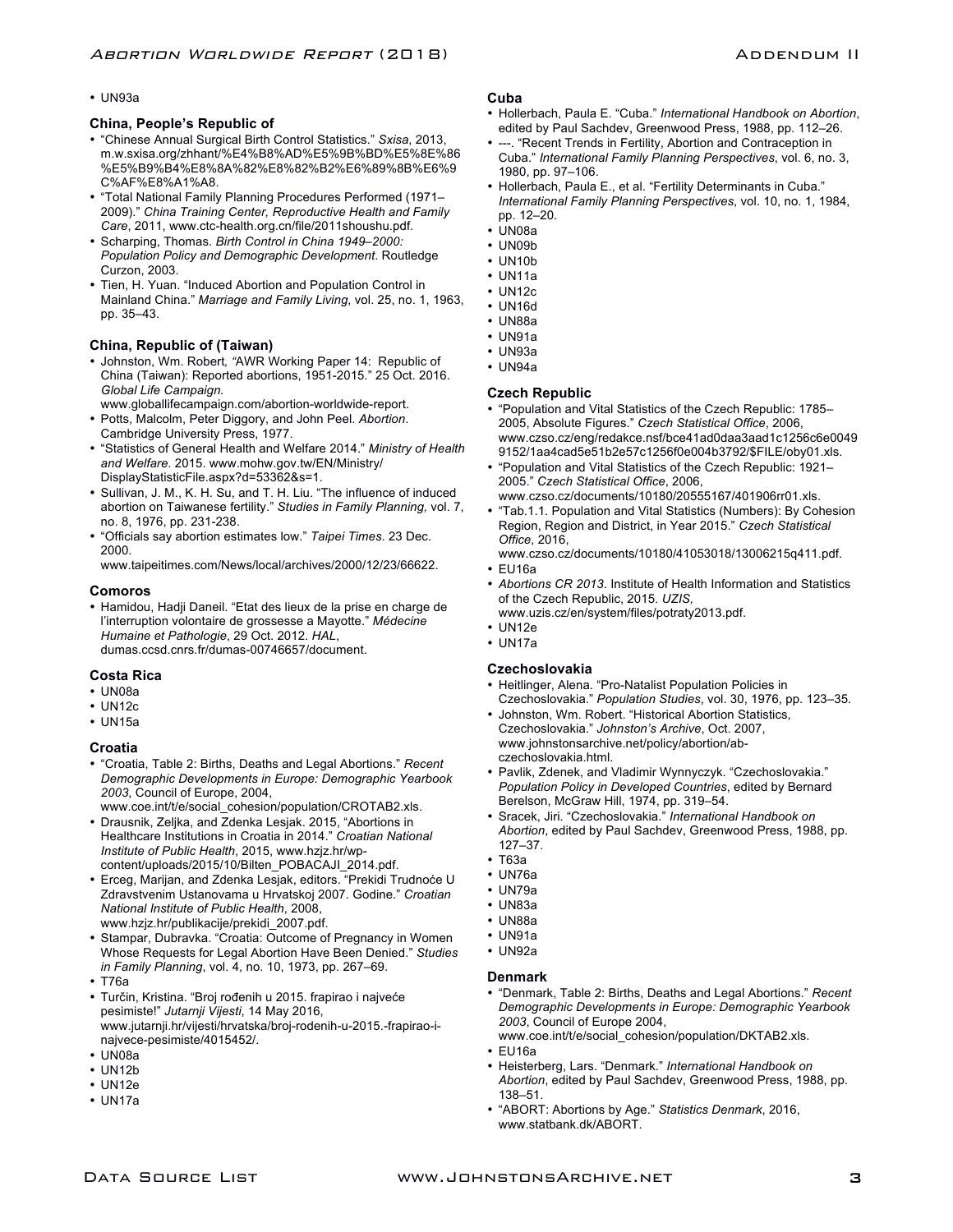- T63a
- T69a
- UN08a
- UN10a
- UN11a
- UN12e
- UN15a
- UN76a
- UN79a
- UN83a
- UN88a
- UN91a
- UN92a
- UN93a
- UN94a

#### **Dominican Republic**

- UN08a
- UN09b
- UN11a
- UN12c
- UN15a

#### **Estonia**

- "Estonia, Table 2: Births, Deaths and Legal Abortions." *Recent Demographic Developments in Europe: Demographic Yearbook 2003*, Council of Europe, 2004,
- www.coe.int/t/e/social\_cohesion/population/ESTTAB2.xls. • Estonian Abortion Registry. "Abortions, 1992–2015." *Estonian Abortion Registry*, 2016. *Tervise Arengu Instituut*,
- www.tai.ee/images/PDF/Registrid/PG\_61.xls.
- J16a
- UN12e
- UN93a
- "2004 Monee Statistical Template: Estonia." *UNICEF Innocenti Research Centre*, 2005, www.unicef-icdc.org/resources/ transmonee/country\_data\_files\_2005/Est2004.xls.
- W02a
- W96a

#### **Faeroe Islands**

- "Number of Induced Abortions by Female Age." *Hagstova Foroya*, 2012, www.hagstova.fo/portal/page/portal/HAGSTOVAN/ Statistics %20Faroe\_Islands/Statistics/
- HEALTH\_AND\_SOCIAL\_SERVICES/IVFOSTUR\_EN.
- UN08a
- UN09b
- UN10b
- UN11a
- UN12c
- UN15a
- UN17a
- UN76a
- UN79a
- UN83a

#### **Finland**

- Agerskov, Ulla, editor. *Nordic Statistical Yearbook 2007*. Nordic Council of Ministers, 2007. *Norden*,
- www.norden.org/pub/ovrigt/statistik/sk/N2007001.pdf.
- "Finland, Table 2: Births, Deaths and Legal Abortions." *Recent Demographic Developments in Europe: Demographic Yearbook 2003*, Council of Europe, 2004,
- www.coe.int/t/e/social\_cohesion/population/FINTAB2.xls.
- Heino, Anna, and Mika Gissler. "Induced Abortions 2014." *Julkari*, 30 Oct. 2015, www.julkari.fi.bitstream/handle/10024/127103/ Tr22\_15.pdf?sequence=1.
- ---. "Induced Abortions 2014." *Julkari*, Dec. 2015, www.julkari.fi.bitstream/handle/10024/127103/Tr22\_15.pdf?seque nce=1.

Data Source List www.JohnstonsArchive.net

• T69a

- UN06a • UN08a
- UN10a
- UN12e
- UN17a
- UN76a
- UN79a
- UN83a
- UN88a
- UN91a
- UN93a
- UN94a

#### **France**

- "France, Table 2: Births, Deaths and Legal Abortions." *Recent Demographic Developments in Europe: Demographic Yearbook 2003*, Council of Europe, 2004,
	- www.coe.int/t/e/social\_cohesion/population/FTAB2.xls.
- FRA09a
- FRA11a
- FRA12a
- FRA13a
- FRA14a
- FRA15a
- FRA16a
- "2005 tableau 57 France metropolitaine, avortements suivant la region et la departement de residence de la femme." *INED*, 13 May 2009, www.ined.fr.statistiques?ivg/2005/T57\_2005.html.
- "2006 tableau 57 France metropolitaine, avortements suivant la region et la departement de residence de la femme," *INED*, 15 May 2009, www.ined.fr/statisques\_ivg/2006/T57\_2006.html.
- T69a
- UN10a
- UN12c
- UN12e
- UN15a
- UN83a
- UN88a
- UN91a
- UN92a
- UN93a
- Vilain, Annick, and Marie-Claude Mouquet. "Les interruptions volontaires de grossesse en 2001." *DREES,* 2003, p. 279. *Sante*, www.sante.gouv.fr/drees/etudge-resultat/er-pdf/er279.pdf.
- Vilian, Annick. "Les interupptions volontaires de grossesse en 2005." *DREES*, 2008, p. 624. *Sante*,
	- www.sante.gouv.fr/drees/etud-resultat/er624/er624/pdf.
- Watson, C. "Birth Control and Abortion in France since 1939." *Population Studies*, vol. 5, 1952, pp. 261–86.

#### **French Guiana**

- "Statistiques et indicateurs de la sante et du social, statiss outremer 2007." *Direction de la Sante et du Developpment Social de la Martinique*, 2007, www.martinique.sante.gouv.fr/documents/ accueil/statistiques/statiss\_dom\_2007.pdf.
- "Autour de la grossesse." *Federation Nationale des Observatoires Regionaux de la Sante*, 1997, www.fnors.org/Fnors/Ors/Travaux/So/31.pdf.

• Vilain, Annick, and Marie-Claude Mouquet. "Les interupptions volontaires de grossesse en 2001." *DREES*, 2003, p. 279. *Sante*, www.sante.gouv.fr/drees/etude-resultat/er-pdf/er279.pdf.

4

- 
- FRA09a
- FRA11a
- FRA12a
- FRA13a
- FRA14a
- FRA15a • FRA16a • UN10b

• UN12c • UN88a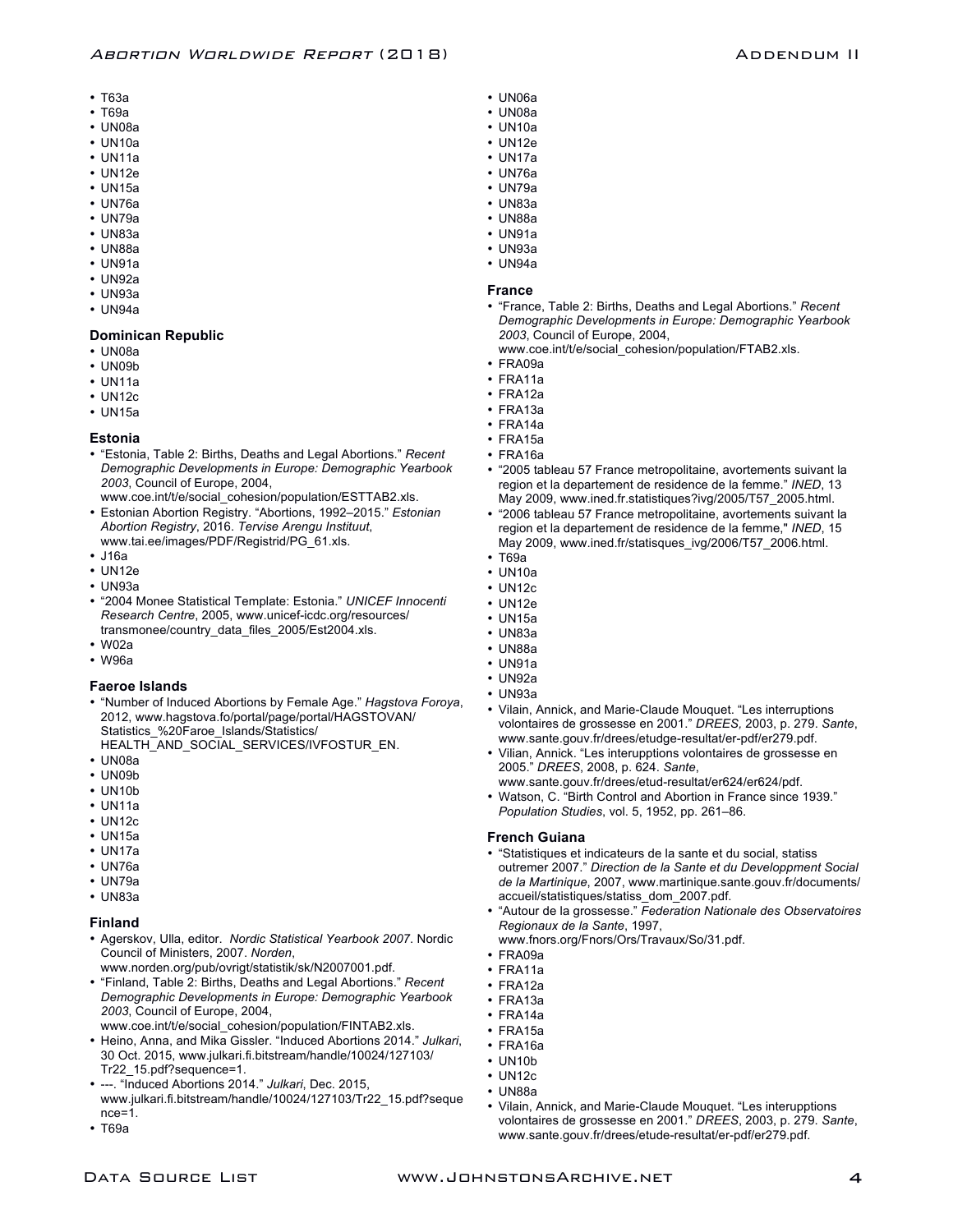- Vilian, Annick. "Les interupptions volontaires de grossesse en 2004." *DREES*, 2006, p. 522. *Sante*,
- www.sante.gouv.fr/drees/etude-resultat/er522/er522.pdf. • ---. "Les interupptions volontaires de grossesse en 2006." *DREES*, 2008, p. 659. *Sante*,
- www.sante.gouv.fr/drees/etude-resultat/er659/er659.pdf.

# **Georgia**

- "Georgia, Table 2: Births, Deaths and Legal Abortions." *Recent Demographic Developments in Europe: Demographic Yearbook 2003*, Council of Europe, 2004, www.coe.int/t/e/social\_cohesion/population/GEOTAB2.xls.
- "Induced Abortions." *Georgia Center of Population Research*, 2009, gcpr.ge/Files/b55abb6c-b5ee-4836-af0d-98c666a0f62696abortebi1975-2008.xls.
- J16a
- "Health Care Statistical Yearbook 2014 Georgia." *National Centre for Disease Control and Public Health*, 2015, www.ncdc.ge/ AttachedFiles/Yearbook-\_ENG\_2014%282%29\_23e48d63-3434- 4ee2-a76c-f7653011ae02.pdf.
- "Abortions." *National Statistics Office of Georgia*, 2016. *GeoStat*, www.geostat.ge/cms/site\_images/\_files/english/ health/Abortions.xls.
- "Abortions." *Statistics Georgia*, 2006,
- www.statistics.ge/\_files/english/health/4e.doc.
- UN06a
- UN10a
- UN12b
- W02a
- W96a

# **Germany**

- "Germany, Table 2: Births, Deaths and Legal Abortions." *Recent Demographic Developments in Europe: Demographic Yearbook 2003*, Council of Europe, 2004,
- www.coe.int/t/e/social\_cohesion/population/DTAB2.xls. • Harmsen, Hans. "Notes on Abortion and Birth Control in Germany. *Population Studies*, vol. 3, 1950, pp. 402–05.
- "Abortions: Abortions by Reason of Termination, Duration of Terminated Pregnancy and Number of Previous Live Births." *Statistisches Bundesamt*, 2016, www.destatis.de/EN/FactsFigures
- /SocietyState/Health/Abortions/Tables/LegalStatement.html.
- T69a
- T81a
- Tietze, Christopher, ed. *Induced Abortion: A World Review 1979, 3rd ed.*, 1979, Population Council (New York, NY).
- UN10a
- UN12e
- UN15a
- UN83a
- UN88a
- UN91a
- UN92a
- UN95a

# **Germany, East**

- "Germany: Former GDR before Reunification." *Demographic Yearbook 2001*, Council of Europe, 2002, www.coe.int/t/e/social\_cohesion/population/demographic\_year\_b ook/2001\_edition/1Germany%20GDR%202001.asp.
- Mehlan, K. H. "German Democratic Republic." *International Handbook on Abortion*, edited by Paul Sachdev, Greenwood Press, 1988, pp. 170–88.
- T76a
- T81a
- UN91a
- UN93a

# **Greece**

- UN08a
- UN12e

• UN16c

# **Greenland**

- "Tabel 12. Legale aborter." *Gronlands Statistik*, 2015, www.stat.gl/publ/da/SA/201418 /tabeller/Legale%20aborter.htm.
- "Arsberetning 2014/2015: Kapitel 4. Legale aborter." *Landslaegeembedet*, 2016, www.nun.gl/upload/files/kapitel%204%20Legale%20aborter.pdf.
- "Kapitel 4. Legale aborter." *NANOQ*, 2011, dk.nanoq.gl/Emner/Landsstyre/Departementer/Landslaegeembed et/Udgivelser/Aarsberetning/~/media/nanoq/ELI/Aarsberetn/Aarsb eretning%202010%20dk/Kapitel%204%20dk.ashx.
- "Kapitel 4. Legale aborter." *Landslaegeembedet*. 2016. nun.gl/ upload/files/kapitel%204.%20aborter%202016DK-ENG.pdf.
- "Appendix Tables." *Statistics Greenland*, 2002, www.statgreen.gl/ english/publ/yearbook/2002/d1\_Bilagstabeller.pdf.
- UN08a
- UN09b
- UN10b
- UN12c
- UN76a
- UN79a
- UN83a
- UN88a

# **Guadeloupe**

- "Autour de la grossesse." *Federation Nationale des Observatoires Regionaux de la Sante*, 1997,
	- www.fnors.org/Fnors/Ors/Travaux/So/31.pdf.
- FRA09a
- FRA11a
- FRA12a
- FRA13a
- FRA14a
- FRA15a
- FRA16a
- "Quinzieme rapport sur la situation demeographique de la France." *Population*, vol. 41, no. 4/5, 1986, pp. 649–719.
- *Familles de Guadeloupe*. INSEE, 1997, www.caf.fr/sites/default/files/caf/971/Documents/INSEE%20&%20 CAF971/1997%20-%20famille%20en%20Guadeloupe.pdf.
- UN83a
- Vilian, Annick. "Les interupptions volontaires de grossesse en 2004." *DREES*, 2006, p. 522. *Sante*,
- www.sante.gouv.fr/drees/etude-resultat/er522/er522.pdf. • ---. "Les interupptions volontaires de grossesse en 2006." *DREES*, 2008, p. 659. *Sante*,

www.sante.gouv.fr/drees/etude-resultat/er659/er659.pdf.

# **Guam**

- "2015 Abortion Report (Guam)." *Esperansa Project*, 3 May 2016, sites.google.com/site/theesperansaproject/abortion-on-guam-thefacts.
- "Abortion Report 2000–2007." *Guam Memorial Hospital Authority*, 2008. *Esperansa Project*, sites.google.com/site/ theesperansaproject/abortion-on-guam-the-facts.
- UN15a

# **Guernsey**

- Ogier, Thom. "Is It Right Abortions Are Free yet IVF Costs?" *The Guernsey Press*, 28 Nov. 2009, www.thisisguernsey. com/2009/11/28/is-it-right-abortions-are-free-yet-ivf-costs/.
- UK Parliament. "Abortion." *HANSARD*, 26 July 1990, hansard.millbanksystems.com/written\_answers/1990/jul/26/aborti
- on#S6CV0177P0-09866.
- UN08a
- UN09b
- UN10b
- J16b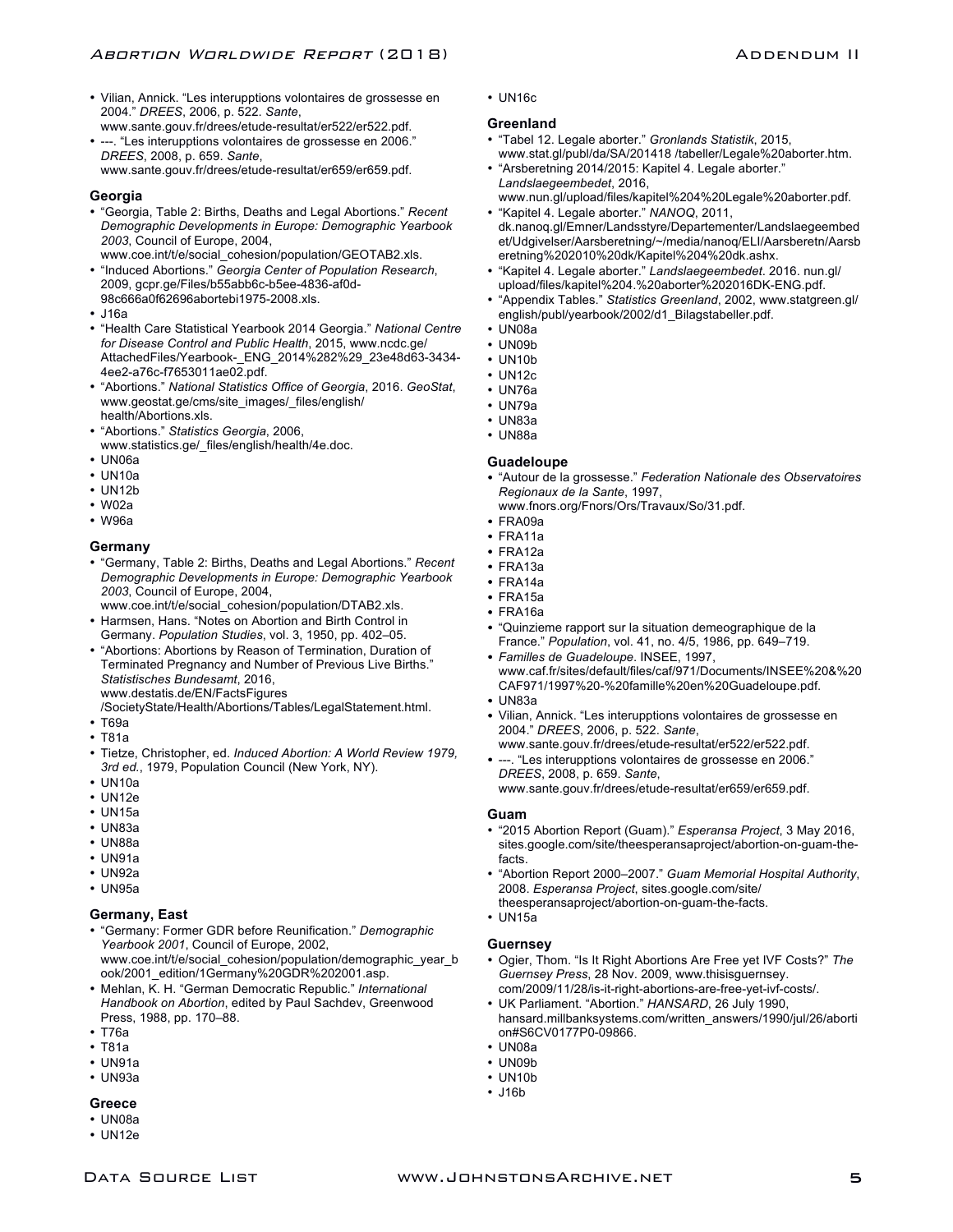# **Guyana**

- "Medical Termination Act Never Meant to Encourage More Terminations." *Guyana Government Information Agency*, 23 June 2005, www.gina.gov.gy/archive/daily/b050623.html.
- "Well over 1000 Abortion Cases Documented in 2015." *Kaieteur News*, 19 May 2016, www.kaieteurnewsonline.com/2016/ 05/19/well-over-1000-abortion-cases-documented-in-2015/.
- Singh, Susheela. "Demographic Variables and the Recent Trend in Fertility in Guyana, 1960–1971." *Population Studies*, vol. 33, no. 2, 1979, pp. 313–27.
- "Abortion Rights under Attack in Ireland and Portugal." *Socialism Today*, no. 63, Mar. 2002,

www.socialismtoday.org/63/abortion.html.

# **Hong Kong**

- Henshaw, Stanley K. "Recent Trends in Abortion Rates Worldwide." *International Family Planning Perspectives*, vol. 25, no. 1, 1999, pp. 44–48. *Guttmacher Institute*, www.guttmacher.org/pubs/journals/2504499.html.
- Lam, Peggy, and Doreen Smith. "Hong Kong." *Studies in Family Planning*, vol. 11, no. 11, 1980, pp. 316–20.
- T81a
- UN08a
- UN09b
- UN10b
- UN11a
- UN12c
- UN15a
- UN16d
- UN17a
- UN91a

#### **Hungary**

- "Vital Events Data 1950–2009." *Directorate General of IT and Health System Analysis*, 28 April 2010,
- www.eski.hu/alaptabla/English/nepmozg\_e.xls. • "GGP Contextual Database." *Generations and Gender*
- *Programme*, 2016, www.ggp-i.org/data/ggp-contextual-database. • *Hungarian Statistical Yearbook 1990*. Hungarian Central Statistical Office, 2007.
- "Induced Abortions 1995–2006." *Hungarian Central Statistical Office*, 2007, portal.ksh.hu/pls/ksh/docs/hun/xftp/idoszaki/pdf/ terhesmegsz06.pdf.
- "1.1. Population, Vital Events (1941– )." *Hungarian Central Statistical Office*, 2016. *KSH*,
- ksh.hu/docs/eng/xstadat/xstadat\_annual/xls/1\_1ie.xls.
- "Women and Men in Hungary 2008." *Hungarian Central Statistical Office*, 2009. *Ministry of Social Affairs and Labour*, www.szmm.gov.hu/download.php?ctag=download&docID=21942.
- "The Abortion Problem in Hungary: A Survey." *Hungarian Unit*, 7 April 1964. *Open Society Archives*,
- files.osa.ceu.hu/holdings/300/8/3/text/33-1-25.shtml.
- "New Rules on Induced Abortion." *Radio Free Europe Research*, 23 Jan. 1974. *Open Society Archives,*  files.osa.ceu.hu/holdings/300/8/3/text/35-5-31.shtml.
- T63a
- UN12f
- UN76a
- UN79a
- UN83a
- UN88a
- UN91a

#### **Iceland**

- "Iceland, Table 2: Births, Deaths and Legal Abortions." *Recent Demographic Developments in Europe: Demographic Yearbook 2003*, Council of Europe, 2004,
- www.coe.int/t/e/social\_cohesion/population/ISTAB2.xls. • "Induced Abortions." *Directorate of Health*, 14 Feb. 2012, landlaeknir.is/pages/1176.
- "B 1.6 Induced Abortions 1982–2008." *Directorate of Health*, 2010, www.landlaeknir.is/lisalib/getfile.aspx?itemid=4112.
- Statistics Iceland. *Landshagir 2015: Statistical Yearbook of Iceland*, vol. 25, 2015,
- hagstofa.is/media/49296/landshagir2015.pdf.
- UN08a
- UN12e
- UN17a
- UN79a
- UN83a
- UN88a
- UN91a
- UN92a
- UN93a
- United Nations Department of Economic and Social Affairs. "Table 13. Legally Induced Abortions: 1993–2002." *United Nations Demographic Yearbook 2002*. United Nations, 2004. *United Nations Statistics Division*, unstats.un. org/unsd/demographic/products/dyb/dyb2002/Table13.pdf.
- ---. "Table 13. Legally Induced Abortions: 1994–2003." *United Nations Demographic Yearbook 2003*. United Nations, 2005. *United Nations Statistics Division*, unstats.un. org/unsd/demographic/products/dyb/DYB2003/Table13.pdf.

# **India**

- Johnston, Wm. Robert. "India Abortions and Live Births by State and Territory, 1971–2014. *Johnston's Archive*, 7 Sept. 2014, www.johnstonsarchive.net/policy/abortion/india/ab-indias.html.
- ---*, "*AWR Working Paper 7: India: Reported abortions, 1974- 2014*.*" 2 July 2016. *Global Life Campaign.* www.globallifecampaign.com/abortion-worldwide-report.
- Khan, M. E., et al. "Availability and Access to Abortion Services in India: Myth and Realities." *International Union for the Scientific Study of Population*, 2017,
- www.iussp.org/Brazil2001/s20/S21\_P10\_Barge.pdf. • Ministry of Health and Family Welfare. "Health and Family Welfare Statistics in India 2015." *Health Management Information System*, 2016,
- nrhm-mis.nic.in/SitePages/Pub-FW-Statistics2015.aspx.
- Ministry of Health and Family Welfare. "Health and Family Welfare Statistics in India 2017." *Health Management Information System*, 2017, nrhmmis.nic.in/SitePages/ FW%20Statistics%20in%20India%202017.aspx.
- "Goal 5 Improve Maternal Health." *Ministry of Statistics and Programme Implementation*, 13 Feb. 2006, www.mospi.gov.in/mdg\_goal5.pdf.
- *Millennium Development Goals, India Country Report 2005*. Government of India Ministry of Statistics and Programme Implementation Central Statistical Organisation, 2005, wbplan.gov.in/docs/MDG\_India\_country\_Report.pdf.
- "Family Welfare Statistics in India." *Ministry of Health and Family Welfare*, 29 Aug. 2011,

mohfw.nic.in/WriteReadData/l892s/972971120FW%20Statistics% 202011%20Revised%2031%2010%2011.pdf.

- T81a
- UN08a
- UN83a
- UN91a • UN92a
- UN93a
- 

#### **Ireland**

- Government Statistical Service. "Abortion Statistics: Legal Abortions Carried out under the 1967 Abortion Act in England and Wales, 2004." *Statistical Bulletin.* Department of Health, 2005. *National Archives*, www.dh.gov.uk/assetRoot/04/11/75/74/04117574.pdf.
- ---. "Abortion Statistics: Legal Abortions Carried out under the 1967 Abortion Act in England and Wales, 2002." *Statistical Bulletin.* Department of Health, 2003. *National Archives*, www.dh.gov.uk/assetRoot/04/08/00/59/04080059.PDF.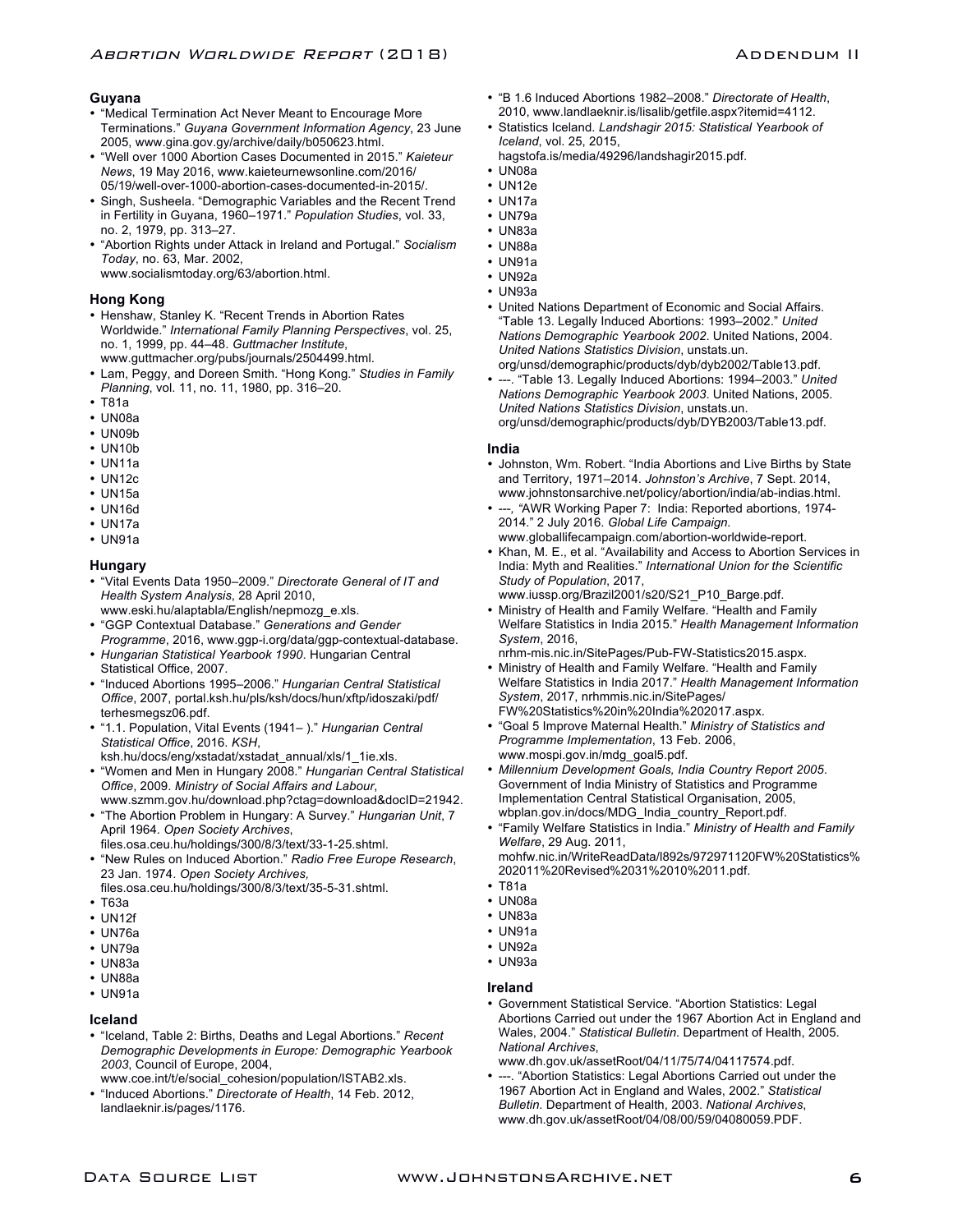- ---. "Abortion Statistics: Legal Abortions Carried out under the 1967 Abortion Act in England and Wales, 2005." *Statistical Bulletin.* Department of Health, 2006. *National Archives*, www.dh.gov.uk/assetRoot/04/13/68/59/04136859.pdf.
- ---. "Abortion Statistics: Legal Abortions Carried out under the 1967 Abortion Act in England and Wales, 2003." *Statistical Bulletin.* Department of Health, 2004. *National Archives*, www.dh.gov.uk/assetRoot/04/11/66/26/04116626.pdf.
- ---. "Abortion Statistics, England and Wales: 2010." *Statistical Bulletin.* Department of Health, 2011. *National Archives*, www.dh.gov.uk/prod\_consum\_dh/groups/dh\_digitalassets/docum ents/digitalasset/dh\_127202.pdf.
- ---. "Abortion Statistics, England and Wales: 2006." *Statistical Bulletin.* Department of Health, 2007. *National Archives*, www.dh.gov.uk/prod\_consum\_dh/idcplg?IdcService=GET\_FILE& dID=142305&Rendition=Web.
- ---. "Abortion Statistics, England and Wales: 2007." *Statistical Bulletin.* Department of Health, 2008. *National Archives*, www.dh.gov.uk/prod\_consum\_dh/idcplg?IdcService=GET\_FILE& dID=142305&Rendition=Web.
- ---. "Abortion Statistics, England and Wales: 2008." *Statistical Bulletin.* Department of Health, 2009. *National Archives*, www.dh.gov.uk/prod\_consum\_dh/groups/dh\_digitalassets/docum ents/digitalasset/dh\_099714.pdf.
- ---. "Abortion Statistics, England and Wales: 2009." *Statistical Bulletin.* Department of Health, 2010. *National Archives*, www.dh.gov.uk/prod\_consum\_dh/ groups/dh\_digitalassets/documents/digitalasset/dh\_116336.pdf.
- ---. "Abortion Statistics, England and Wales: 2011." *Statistical Bulletin.* Department of Health, 2012. *National Archives*, www.wp.dh.gov.uk/transparency/files/2012/05/Commentary1.pdf.
- ---. "Abortion Statistics: Legal Abortions Carried out under the 1967 Abortion Act in England and Wales, 1991." *Statistical Bulletin*. Department of Health, 1992. *National Statistics*, www.statistics.gov.uk/downloads/theme\_health/AB18\_1991/ab18 \_1991.pdf.
- ---. "Abortion Statistics: Legal Abortions Carried out under the 1967 Abortion Act in England and Wales, 1995." *Statistical Bulletin*. Department of Health, 1996. *National Statistics*, www.statistics.gov.uk/downloads/theme\_health/AB22\_1995/ab22 \_1995.pdf.
- ---. "Abortion Statistics: Legal Abortions Carried out under the 1967 Abortion Act in England and Wales, 1997." *Statistical Bulletin*. Department of Health, 1998. *National Statistics*, www.statistics.gov.uk/downloads/theme\_health/AB24\_1997/ab24 \_1997.pdf.
- ---. "Abortion Statistics: Legal Abortions Carried out under the 1967 Abortion Act in England and Wales, 1998." *Statistical Bulletin*. Department of Health, 1999. *National Statistics*, www.statistics.gov.uk/downloads/theme\_health/AB25\_1998/ab25 \_1998.pdf.
- ---. "Abortion Statistics: Legal Abortions Carried out under the 1967 Abortion Act in England and Wales, 1999." *Statistical Bulletin*. Department of Health, 2000. *National Statistics*, www.statistics.gov.uk/downloads/theme\_health/AB26\_1999/ab26 \_1999.pdf.
- ---. "Abortion Statistics: Legal Abortions Carried out under the 1967 Abortion Act in England and Wales, 2000." *Statistical Bulletin*. Department of Health, 2001. *National Statistics*, www.statistics.gov.uk/downloads/theme\_health/AB27/AB\_No27\_ V1.pdf.
- ---. "Abortion Statistics: Legal Abortions Carried out under the 1967 Abortion Act in England and Wales, 2001." *Statistical Bulletin*. Department of Health, 2002. *National Statistics*, www.statistics.gov.uk/downloads/theme\_health/AB28\_2001/AB28 \_2001.pdf.
- "Abortion." *Parliament.uk*, 19 April 2006, www.publications. parliament.uk/pa/cm200506/cmhansrd/cm060419/text/60419w22. htm.
- UK Parliament. "Abortion." *HANSARD*, 30 Nov. 1987, hansard. millbanksystems.com/written\_answers/1987/nov/30/abortion.
- J16b

# **Isle of Man**

- Government Statistical Service. "Abortion Statistics: Legal Abortions Carried out under the 1967 Abortion Act in England and Wales, 2004." *Statistical Bulletin*. Department of Health, 2005. *National Archives*,
	- www.dh.gov.uk/assetRoot/04/11/75/74/04117574.pdf.
- ---. "Abortion Statistics: Legal Abortions Carried out under the 1967 Abortion Act in England and Wales, 2002." *Statistical Bulletin*. Department of Health, 2003. *National Archives*, www.dh.gov.uk/assetRoot/04/08/00/59/04080059.PDF.
- ---. "Abortion Statistics: Legal Abortions Carried out under the 1967 Abortion Act in England and Wales, 2005." *Statistical Bulletin*. Department of Health, 2006. *National Archives*, www.dh.gov.uk/assetRoot/04/13/68/59/04136859.pdf.
- ---. "Abortion Statistics: Legal Abortions Carried out under the 1967 Abortion Act in England and Wales, 2003." *Statistical Bulletin*. Department of Health, 2004. *National Archives*, www.dh.gov.uk/assetRoot/04/11/66/26/04116626.pdf.
- ---. "Abortion Statistics: Legal Abortions Carried out under the 1967 Abortion Act in England and Wales, 2010." *Statistical Bulletin*. Department of Health, 2011. *National Archives*, www.dh.gov.uk/prod\_consum\_dh/groups/dh\_digitalassets/docum ents/digitalasset/dh\_127202.pdf.
- ---. "Abortion Statistics: Legal Abortions Carried out under the 1967 Abortion Act in England and Wales, 2006." *Statistical Bulletin*. Department of Health, 2007. *National Archives*, www.dh.gov.uk/prod\_consum\_dh/idcplg?IdcService=GET\_FILE& dID=142305&Rendition=Web.
- ---. "Abortion Statistics: Legal Abortions Carried out under the 1967 Abortion Act in England and Wales, 2008." *Statistical Bulletin*. Department of Health, 2009. *National Archives*, www.dh.gov.uk/prod\_consum\_dh/ groups/dh\_digitalassets/documents/digitalasset/dh\_099714.pdf.
- ---. "Abortion Statistics: Legal Abortions Carried out under the 1967 Abortion Act in England and Wales, 2009." *Statistical*
- *Bulletin*. Department of Health, 2010. *National Archives*, www.dh.gov.uk/prod\_consum\_dh/groups/dh\_digitalassets/docum ents/digitalasset/dh\_116336.pdf.
- ---. "Abortion Statistics: Legal Abortions Carried out under the 1967 Abortion Act in England and Wales, 2011." *Statistical Bulletin*. Department of Health, 2012. *National Archives*, www.wp.dh.gov.uk/transparency/files/2012/05/Commentary1.pdf.
- ---. "Abortion Statistics: Legal Abortions Carried out under the 1967 Abortion Act in England and Wales, 1991." *Statistical Bulletin*. Department of Health, 1992. *National Archives*, www.statistics.gov.uk/downloads/theme\_health/AB18\_1991/ab18 \_1991.pdf.
- ---. "Abortion Statistics: Legal Abortions Carried out under the 1967 Abortion Act in England and Wales, 1992." *Statistical Bulletin*. Department of Health, 1993. *National Archives*, www.statistics.gov.uk/downloads/theme\_health/AB19\_1992/ab19 \_1992.pdf.
- ---. "Abortion Statistics: Legal Abortions Carried out under the 1967 Abortion Act in England and Wales, 1993." *Statistical Bulletin*. Department of Health, 1994. *National Archives*, www.statistics.gov.uk/downloads/theme\_health/AB20\_1993/ab20 \_1993.pdf.
- ---. "Abortion Statistics: Legal Abortions Carried out under the 1967 Abortion Act in England and Wales, 1994." *Statistical Bulletin*. Department of Health, 1995. *National Archives*, www.statistics.gov.uk/downloads/theme\_health/AB21\_1994/ab21 \_1994.pdf.
- ---. "Abortion Statistics: Legal Abortions Carried out under the 1967 Abortion Act in England and Wales, 1995." *Statistical Bulletin*. Department of Health, 1996. *National Archives*, www.statistics.gov.uk/downloads/theme\_health/AB22\_1995/ab22 \_1995.pdf.
- ---. "Abortion Statistics: Legal Abortions Carried out under the 1967 Abortion Act in England and Wales, 1996." *Statistical Bulletin*. Department of Health, 1997. *National Archives*,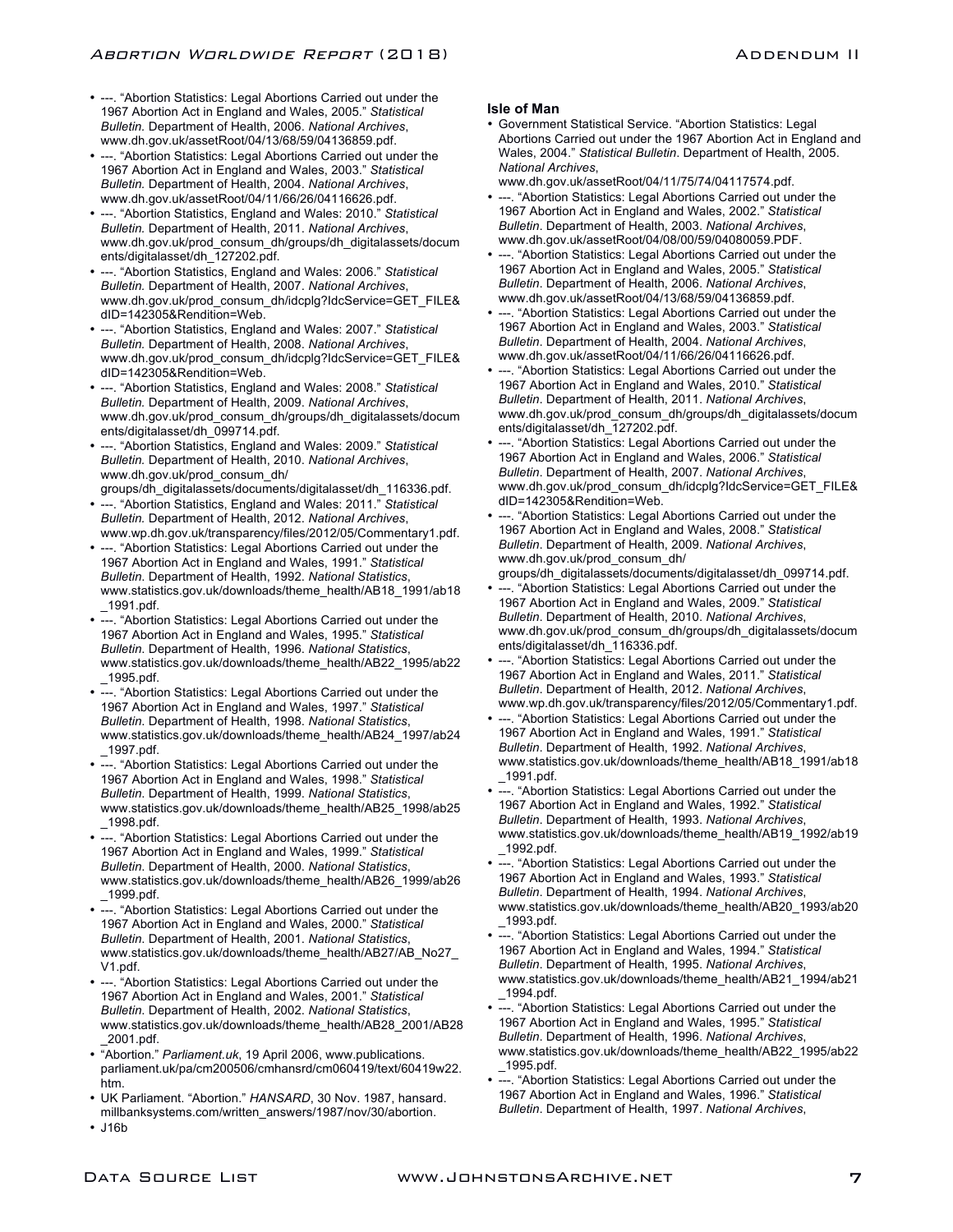www.statistics.gov.uk/downloads/theme\_health/AB23\_1996/ab23 \_1996.pdf.

- ---. "Abortion Statistics: Legal Abortions Carried out under the 1967 Abortion Act in England and Wales, 1997." *Statistical Bulletin*. Department of Health, 1998. *National Archives*, www.statistics.gov.uk/downloads/theme\_health/AB24\_1997/ab24 \_1997.pdf.
- ---. "Abortion Statistics: Legal Abortions Carried out under the 1967 Abortion Act in England and Wales, 1998." *Statistical Bulletin*. Department of Health, 1999. *National Archives*, www.statistics.gov.uk/downloads/theme\_health/AB25\_1998/ab25 \_1998.pdf.
- ---. "Abortion Statistics: Legal Abortions Carried out under the 1967 Abortion Act in England and Wales, 1999." *Statistical Bulletin*. Department of Health, 2000. *National Archives*, www.statistics.gov.uk/downloads/theme\_health/AB26\_1999/ab26 \_1999.pdf.
- ---. "Abortion Statistics: Legal Abortions Carried out under the 1967 Abortion Act in England and Wales, 2000." *Statistical Bulletin*. Department of Health, 2001. *National Archives*, www.statistics.gov.uk/downloads/theme\_health/AB27/AB\_No27\_ V1.pdf.
- ---. "Abortion Statistics: Legal Abortions Carried out under the 1967 Abortion Act in England and Wales, 2001." *Statistical Bulletin*. Department of Health, 2002. *National Archives*, www.statistics.gov.uk/downloads/theme\_health/AB28\_2001/AB28 \_2001.pdf.
- UK Parliament. "Abortions." *HANSARD*, 24 May 1994, hansard. millbanksystems.com/written\_answers/1994/may/24/abortions. • ---. "Abortion." HANSARD, 26 July 1990,
- hansard.millbanksystems.com/written\_answers/1990/jul/26/aborti on#S6CV0177P0-09866.
- Vannin, Ellan. "Abortion: The IOM Law." *BBC News*, 23 Sept. 2008, www.bbc.co.uk/isleofman/content/articles/2008/08/20/ abortion\_laws\_feature.shtml.
- J16b

#### **Israel**

• "Terminations of Pregnancy in Hospitals, by Article of the Law." *Statistical Abstract of Israel 2009*, Central Bureau of Statistics, 2009,

www.cbs.gov.il/reader/shnaton/templ\_shnaton\_e.html?num\_tab= st03\_20&CYear=2009.

- "Terminations of Pregnancy in Hospitals, by Article of the Law." *Statistical Abstract of Israel 2011*, Central Bureau of Statistics, 2011, www.cbs.gov.il/shnaton62/st03\_20.pdf.
- "Terminations of Pregnancy in Hospitals, by Article of the Law." *Statistical Abstract of Israel 2014*, Central Bureau of Statistics, 2014, www.cbs.gov.il/shnaton65/st03\_20.pdf.
- "Terminations of Pregnancy in Hospitals, by Article of the Law." *Statistical Abstract of Israel 2015*, Central Bureau of Statistics, 2015, www.cbs.gov.il/shnaton66/st03\_20.pdf.
- "Terminations of Pregnancy in Hospitals, by Article of the Law." *Statistical Abstract of Israel 2017*, Central Bureau of Statistics, 2017, www.cbs.gov.il/shnaton68/st03\_20.pdf.
- "Demographic and Socioeconomic Statistics." *Ministry of Health (Israel)*, 2003,
- www.health.gov.il/download/docs/units/comp/hfa/2003/49\_64.pdf. • S07a
- Sabatello, Eitan F., and Nurit Yaffe. "Israel." *International Handbook on Abortion*, edited by Paul Sachdev, Greenwood Press, 1988, pp. 263–78.
- UN08a
- UN10a
- UN11a
- UN12e
- UN15a
- UN88a • UN91a
- UN93a
- UN94a

• United Nations Department of Economic and Social Affairs. "Table 13. Legally Induced Abortions: 1991–1999." *United Nations Demographic Yearbook 2000*. United Nations, 2002. *United Nations Statistics Division*, unstats.un.org/unsd/demographic/ products/dyb/DYB2000/Table13.pdf.

#### **Italy**

- Figa-Talamanca, Irene. "Italy." *International Handbook on Abortion*, edited by Paul Sachdev, Greenwood Press, 1988, pp. 279–92.
- Henshaw, Stanley K., et al. "The Incidence of Abortion Worldwide." *International Family Planning Perspectives*, vol. 25, 1999, pp. S30–S38. *Guttmacher Institute*, www.guttmacher.org/pubs/journals/25s3099.html.
- "L'interruzione volontaria di gravidanza in Italia, 2003." *Instituto Nazionale di Statistica*, 2006, www.istat.it/dati/catalogo/ 20060310\_00/inf0601interruzione\_volontaria\_gravidanza03.pdf.
- "Relazione del ministro della salute sulla attuazione della legge contenente norme per la tutela sociale della maternita e per l'interruzione volontaria di gravidanza." *Ministero della Salute*, 13 Sept. 2013,

www.salute.gov.it/imgs/C\_17\_pubblicazioni\_2023\_allegato.pdf.

• "Relazione del ministro della salute sulla attuazione della legge contenente norme per la tutela sociale della maternita e per l'interruzione volontaria di gravidanza." *Ministero della Salute*, 15 Oct. 2014,

www.salute.gov.it/imgs/C\_17\_pubblicazioni\_2226\_allegato.pdf.

- "Relazoine del ministro della salute sulla attuazione della legge contenente norme per la tutela sociale della maternita e per l'interruzione volontaria di gravidanza (legge 194/78)." *Ministero della Salute*, 29 July 2009, www.ministerosalute.it/imgs/ C\_17\_pubblicazioni\_1010\_allegato.pdf.
- "Relazione del ministro della salute sulla attuazione della legge contenente norme per la tutela sociale della maternita e per l'interruzione volontaria di gravidanza." *Ministero della Salute*, 4 Aug. 2011,

www.salute.gov.it/imgs/C\_17\_pubblicazioni\_1585\_allegato.pdf.

- "Il portale informa—primo piano—presentata al parlamento la relazione 2010 sull'applicazione della legge 194, che regola l'interruzione volontaria di gravidanza." *Ministero della Salute*, Aug. 2010,
	- www.salute.gov.it/dettaglio/phPrimoPianoNew.jsp?id=284.
- "Relazione del ministro della salute sulla attuazione della legge contenente norme per la tutela sociale della maternita e per l'interruzione volontaria di gravidanza." *Ministero della Salute*, 26 Oct. 2015, www.salute.gov.it/imgs/ C 17 pubblicazioni 2428 allegato.pdf.
- "Tabella 1—Interruzioni volontarie di gravidanza, 2015." *Ministero della Salute*, 2017. www.salute.gov.it/imgs/C\_17\_pubblicazioni\_ 2552\_ulterioriallegati\_ulterioreallegato\_1\_alleg.pdf
- UN08a
- UN10a
- UN12e
- UN88a

#### **Japan**

- C70a
- UN17a
- "H26zuhyou\_nendo." *Ministry of Health, Labour and Welfare*, 2015, www.mhlw.go.jp/toukei/saikin/hw/eisei\_houkoku/14/xls/ H26zuhyou\_nendo.xls.
- *Population Statistics of Japan, 2003*. National Institute of Population and Social Security Research, 2003, www.ipss.go.jp/p-info/e/psj2003/PSJ2003.pdf.
- UN12c
- United Nations Department of Economic and Social Affairs. "Table 13. Legally Induced Abortions: 1993–2002." *United Nations Demographic Yearbook 2002*. United Nations, 2004. *United Nations Statistics Division*, unstats.un. org/unsd/demographic/products/dyb/dyb2002/Table13.pdf.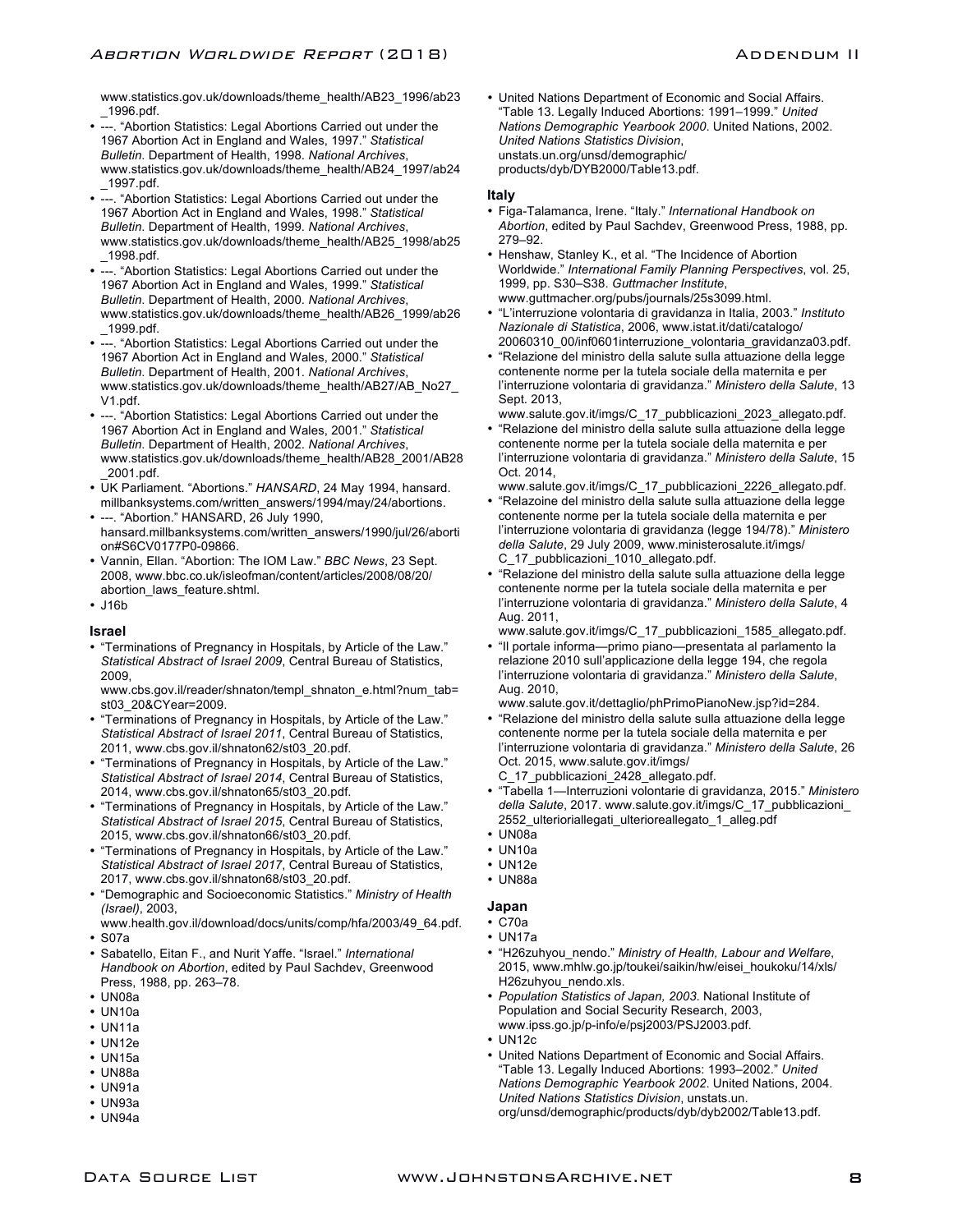# **Jersey**

- "Abortion Figures Concerns." *BBC News*, 24 Sept. 2003, news.bbc.co.uk/2/hi/europe/3135150.stm.
- Health and Social Services Committee. "Termination of Pregnancy (Jersey) Law 1997: Report for 2003 and 2004." *States of Jersey*, 15 Mar. 2005, www.statesassembly.gov.je/ documents/reports/13050-7417-1532005.htm.
- ---. "Termination of Pregnancy (Jersey) Law 1997: Report for 2002." *States of Jersey*, 23 Sept. 2003, www.statesassembly. gov.je/ documents/reports/4585-14063-2392003.htm.
- J16b
- Peters, Claire. "Abortion Law in Jersey." *BBC News*, 21 May 2008, www.bbc.co.uk/jersey/content/articles/2008/05/21/ abortion\_law\_jersey\_feature.shtml.
- UK Parliament. "Abortion." *HANSARD*, 26 July 1990, hansard.millbanksystems.com/written\_answers/1990/jul/26/aborti on#S6CV0177P0-09866.
- UN92a

#### **Kazakhstan**

- J16a
- Michaels, Paula A. "Motherhood, Patriotism, and Ethnicity: Soviet Kazakhstan and the 1936 Abortion Ban." *Feminist Studies*, vol. 27, no. 2, 2001, pp. 307–33.
- Ospanova, Shinar. "In Kazakhstan More Often Abortions Are Performed on Adolescents and Women under 30." *KazPravda*, 2014, www.kazpravda.kz/en/news/society/in-kazakhstan-moreoften-abortions-are-performed-on-adolescents-and-womenunder-.
- UN08a
- UN12e
- UN12f
- UN16d
- $\cdot$  W02a
- W96a

# **Korea, Republic of**

- Ahn, H. S., et al., "Estimates of Induced Abortion in South Korea: Health Facilities Survey."
- Choi, Bongho, et al. "Current Status of Health Related Indicators in Korea." *Korea National Statistical Office*, 1999, www.nso.go.kr/attach/journal/4-1-8.PDF.
- Donaldson, P. J., et al. "Abortion and Contraception in the Korean Fertility Transition." *Population Studies*, vol. 36, no. 2, 1982, pp. 227–35, pdf.usaid.gov/pdf\_docs/PNAAL787.pdf?.
- Henshaw, Stanley K. "Recent Trends in Abortion Rates Worldwide." *International Family Planning Perspectives*, vol. 25, no. 1, 1999, pp. 44–48. *Guttmacher Institute*,
- Henshaw, Stanley K., et al. "The Incidence of Abortion Worldwide." *International Family Planning Perspectives*, vol. 25, 1999, pp. S30–S38. *Guttmacher Institute*, www.guttmacher.org/pubs/journals/25s3099.html.
- Hong, Sung-bong. "South Korea." *International Handbook on Abortion*, edited by Paul Sachdev, Greenwood Press, 1988, pp. 302–16.
- Hong, Sung-bong, and Christopher Tietze. "Survey of Abortion Providers in Seoul, Korea." *Studies in Family Planning*, vol. 10, no. 5, 1979, pp. 161–63.
- Johnston, Wm. Robert*, "*AWR Working Paper 8: Republic of Korea: Reported and estimated abortions, 1970-2015*.*" 22 July 2016. *Global Life Campaign.* www.globallifecampaign.com/abortion-worldwide-report.
- Kim, Rahn. "Number of abortions decreases since 2008," *Korea*
- *Times*, 23 Sept. 2011, lfcltdv.ktimes.co.kr/www/news/ nation/2013/03/117\_95367.html.
- "Statistical Database*." Korean Statistical Information Service*, 2013, kosis.kr/eng/search/search\_001000.jsp.
- Lim, Jong-Kwon, et al. "Prevalence of Induced Abortion in Korea." KIHASA, 1989, repository.kihasa.re.kr:8080/handle/201002/3586.
- S07a

• Tietze, Christopher, ed. *Induced Abortion: A World Review 1979, 3rd ed.*, 1979, Population Council (New York, NY).

# **Kosovo**

- A88a
- J16c
- Kapor-Stanulovic, Nila, and Henry Philip David. "Former Yugoslavia and Successor States." *From Abortion to Contraception: A Resource to Public Policies and Reproductive Behavior in Central and Eastern Europe from 1917 to the Present*, edited by Henry Philip David, Greenwood Publishing Group, 1999, pp. 279–316.
- Obertinca, Bujar, et al. "Anxiety, Depression and Other Psychological Effects on Women after Induced Abortion." *Public Health and Preventive Medicine*, vol. 2, no. 1, 2016, pp. 1–5, files.aiscience.org/journal/article/pdf.
- Pacarada, Myrvete, et al. "Misoprostol-Induced Abortions in Kosovo*." International Journal of Gynecology and Obstetrics*, vol. 112, no. 2, 2011, pp. 116–18, www.ijgo.org/article/S0020- 7292%2810%2900497-2/abstract.
- Rasevic, Mirjana. "The Question of Abortion in Serbia." *Espace, Populations, Societes*, 2004, pp. 681–93.
- "Health Statistics 2005." *Statistical Office of Kosovo*, June 2006, www.ks-gov.net/esk/esk/pdf/english/social/health\_stat\_05.pdf.
- "Health Statistics 2006." *Statistical Office of Kosovo*, Oct. 2007, www.ksgov.net/esk/esk/pdf/english/social/helth\_statistics\_2006. pdf.
- T76a

# **Kyrgyzstan**

#### • J16a

- *Statistical Yearbook of the Kyrgyz Republic 2008–2012*. National Statistical Committee of the Kyrgyz Republic, 2013, www.stat.kg/media/publicationarchive/4ee2609c-e6aa-4987 a3aa-e821d7b7ff1e.pdf.
- "5.02.00.15 Number of Abortions." *National Statistical Committee of the Kyrgyz Republic*, 2015, www.stat.kg/media/statistics dynamic/89e4e6ce-171b-41a6-85dc-21894d3fa6ba.xls.
- UN10a
- UN12e
- UN16a
- "TransMonEE 2009 Database." *UNICEF Europe and Central Asia*, April 2009. *TransMonEE*, www.transmonee.org/ downloads/EN/Tables\_TransMONEE%202009-final.xls.
- W02a
- W96a
- **Latvia**
- EU16a
- "Registered Abortions, 1923–1938." *Central Statistical Bureau of Latvia*, 11 April 2016, www.csb.gov.lv/en/statistikas-temas/health-33099.html.
- "Demography 2014." *Central Statistical Bureau of Latvia*, 2014, www.csb.gov.lv/sites/default/files/nr\_11\_ demografija\_2014\_14\_00\_lv\_en.pdf.
- J16a
- UN10a
- UN11a
- UN12b
- UN12e
- UN12f
- UN17a
- UN94a
- UN95a
- W02a
- W96a

# **Lithuania**

• "Lithuania, Table 2: Births, Deaths and Legal Abortions." *Recent Demographic Developments in Europe: Demographic Yearbook 2003*, Council of Europe, 2004,

www.coe.int/t/e/social\_cohesion/population/LITTAB2.xls.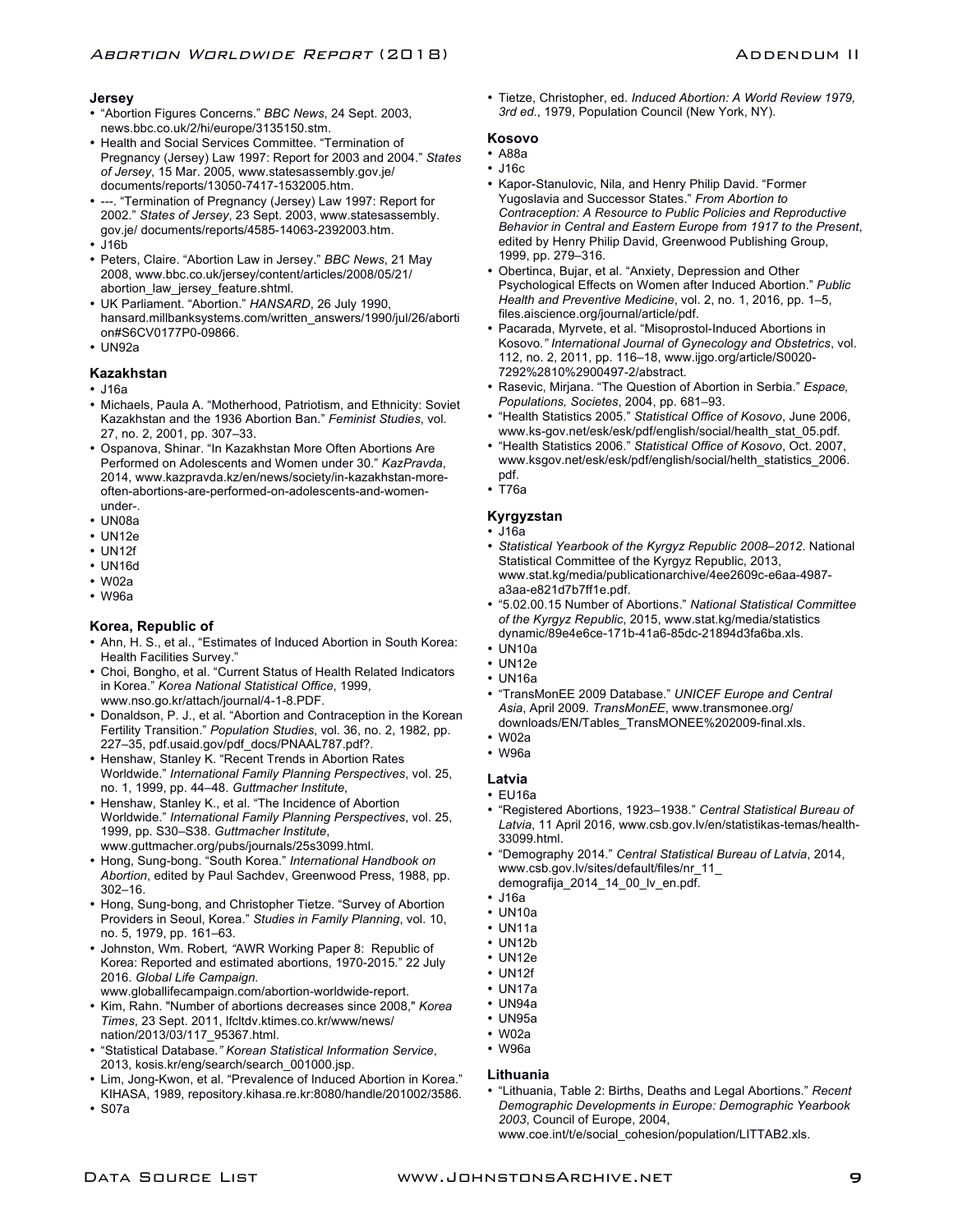- Health Information Centre, Institute of Hygiene, Ministry of Health of Lithuanian Republic. "Abortai 1997–2015 m." *Institute of Hygiene*, 2016, sic.hi.lt/php/dm9.php?dat\_file=dem9.txt.
- J16a
- Sardon, Jean-Paul. "Recent Demographic Trends in the Developed Countries." *INED Population*, vol. 61, 2006, pp. 197– 266, doi:10.3917/popu.603.0227.
- UN10a
- UN12f
- UN93a
- UN95a
- United Nations Department of Economic and Social Information and Policy Analysis. *United Nations Demographic Yearbook 1994*. United Nations, 1996.
- W02a
- W96a

#### **Macedonia**

- "Macedonia, Table 2: Births, Deaths and Legal Abortions." *Recent Demographic Developments in Europe: Demographic Yearbook 2003*, Council of Europe, 2004,
- www.coe.int/t/e/social\_cohesion/population/MACTAB2.xls. • T76a
- 
- UN12e • UN12f
- UN16a
- UN17a
- W02a

# **Malta**

- Government Statistical Service. "Abortion Statistics, England and Wales: 2013." *Statistical Bulletin*. Department of Health, 2014. *National Archives*, www.gov.uk/government/uploads/system/ uploads/attachment\_data/file/319460/Abortion\_Statistics\_\_Englan d\_and\_Wales\_2013.pdf.
- ---. "Abortion Statistics, England and Wales: 2012." *Statistical Bulletin*. Department of Health, 2013. *National Archives*, www.gov.uk/government/uploads/system/uploads/attachment\_dat a/file/211790/2012 Abortion Statistics.pdf.
- ---. "Abortion Statistics, Legal Abortions Carried out under the 1967 Abortion Act in England and Wales, 2004." *Statistical Bulletin*. Department of Health, 2005. *National Archives*, www.dh.gov.uk/assetRoot/04/11/75/74/04117574.pdf.
- ---. "Abortion Statistics: Legal Abortions Carried out under the 1967 Abortion Act in England and Wales, 2002." *Statistical Bulletin*. Department of Health, 2003. *National Archives*, www.dh.gov.uk/assetRoot/04/08/00/59/04080059.PDF.
- ---. "Abortion Statistics: Legal Abortions Carried out under the 1967 Abortion Act in England and Wales, 2005." *Statistical Bulletin*. Department of Health, 2006. *National Archives*, www.dh.gov.uk/assetRoot/04/13/68/59/04136859.pdf.
- ---. "Abortion Statistics: Legal Abortions Carried out under the 1967 Abortion Act in England and Wales, 2003." *Statistical Bulletin*. Department of Health, 2004. *National Archives*, www.dh.gov.uk/assetRoot/04/11/66/26/04116626.pdf.
- ---. "Abortion Statistics, England and Wales: 2014, Complete Tables." Department of Health, 2015. *GOV.UK*, www.gov.uk/government/uploads/system/uploads/attachment\_dat a/file/433457/2014\_complete\_tables.xlsx.
- ---. "Abortion Statistics, England and Wales: 2015, Complete Tables." Department of Health, 2016. *GOV.UK*, www.gov.uk/government/uploads/system/uploads/attachment\_dat a/file/529347/2015\_stats\_data.xlsx.
- ---. "Abortion Statistics, England and Wales: 2010." *Statistical Bulletin*. Department of Health, May 2011. *National Archives*, www.dh.gov.uk/prod\_consum\_dh/groups/dh\_digitalassets/docum ents/digitalasset/dh\_127202.pdf.
- ---. "Abortion Statistics, England and Wales: 2006." *Statistical Bulletin*. Department of Health, 19 June 2007. *National Archives*, www.dh.gov.uk/prod\_consum\_dh/idcplg?IdcService=GET\_FILE& dID=142305&Rendition=Web.
- ---. "Abortion Statistics, England and Wales: 2007." *Statistical Bulletin*. Department of Health, June 2008. *National Archives*, www.dh.gov.uk/prod\_consum\_dh/idcplg?IdcService=GET\_FILE& dID=142305&Rendition=Web.
- ---. "Abortion Statistics, England and Wales: 2008." *Statistical Bulletin*. Department of Health, May 2009. *National Archives*, www.dh.gov.uk/prod\_consum\_dh/groups/dh\_digitalassets/docum ents/digitalasset/dh\_099714.pdf.
- ---. "Abortion Statistics, England and Wales: 2009." *Statistical Bulletin*. Department of Health, May 2010. *National Archives*, www.dh.gov.uk/prod\_consum\_dh/groups/dh\_digitalassets/docum ents/digitalasset/dh\_116336.pdf.
- ---. "Abortion Statistics, England and Wales: 2011." *Statistical Bulletin*. Department of Health, May 2012. *National Archives*, www.wp.dh.gov.uk/transparency/files/ 2012/05/Commentary1.pdf.
- ---. "Abortion Statistics: Legal Abortions Carried out under the 1967 Abortion Act in England and Wales, 1991." *Statistical Bulletin*. Department of Health, 1992. *National Archives*, www.statistics.gov.uk/downloads/theme\_health/AB18\_1991/ab18 \_1991.pdf.
- ---. "Abortion Statistics: Legal Abortions Carried out under the 1967 Abortion Act in England and Wales, 1992." *National Statistics*, 1993, www.statistics.gov.uk/downloads/theme\_health/ AB19\_1992/ab19\_1992.pdf.
- ---. "Abortion Statistics: Legal Abortions Carried out under the 1967 Abortion Act in England and Wales, 1993." *National Statistics*, 1994, www.statistics.gov.uk/downloads/theme\_health/ AB20\_1993/ab20\_1993.pdf.
- ---. "Abortion Statistics: Legal Abortions Carried out under the 1967 Abortion Act in England and Wales, 1994." *National Statistics*, 1995, www.statistics.gov.uk/downloads/theme\_health/ AB21\_1994/ab21\_1994.pdf.
- ---. "Abortion Statistics: Legal Abortions Carried out under the 1967 Abortion Act in England and Wales, 1995." *National Statistics*, 1996, www.statistics.gov.uk/downloads/theme\_health/ AB22\_1995/ab22\_1995.pdf.
- ---. "Abortion Statistics: Legal Abortions Carried out under the 1967 Abortion Act in England and Wales, 1996." *National Statistics*, 1997, www.statistics.gov.uk/downloads/theme\_health/ AB23\_1996/ab23\_1996.pdf.
- ---. "Abortion Statistics: Legal Abortions Carried out under the 1967 Abortion Act in England and Wales, 1997." *National Statistics*, 1998, www.statistics.gov.uk/downloads/theme\_health/ AB24\_1997/ab24\_1997.pdf.
- ---. "Abortion Statistics: Legal Abortions Carried out under the 1967 Abortion Act in England and Wales, 1998." *National Statistics*, 1999, www.statistics.gov.uk/downloads/theme\_health/ AB25\_1998/ab25\_1998.pdf.
- ---. "Abortion Statistics: Legal Abortions Carried out under the 1967 Abortion Act in England and Wales, 1999." *National Statistics*, 2000, www.statistics.gov.uk/downloads/theme\_health/ AB26\_1999/ab26\_1999.pdf.
- ---. "Abortion Statistics: Legal Abortions Carried out under the 1967 Abortion Act in England and Wales, 2000." *National Statistics*, 2001, www.statistics.gov.uk/downloads/theme\_health/ AB27/AB\_No27\_V1.pdf.
- ---. "Abortion Statistics: Legal Abortions Carried out under the 1967 Abortion Act in England and Wales, 2001." *National Statistics*, 2002, www.statistics.gov.uk/downloads/theme\_health/ AB28\_2001/AB28\_2001.pdf.
- UK Parliament. "Abortion." *HANSARD 1803-2005*, 30 Nov. 1987, hansard.millbanksystems.com/written\_answers/ 1987/nov/30/abortion.

#### **Martinique**

- "Autour de la grossesse." *Federation Nationale des Observatoires Regionaux de la Sante*, 1997, www.fnors.org/Fnors/Ors/Travaux/So/31.pdf.
- FRA09a
- FRA11a
- FRA12a
- FRA13a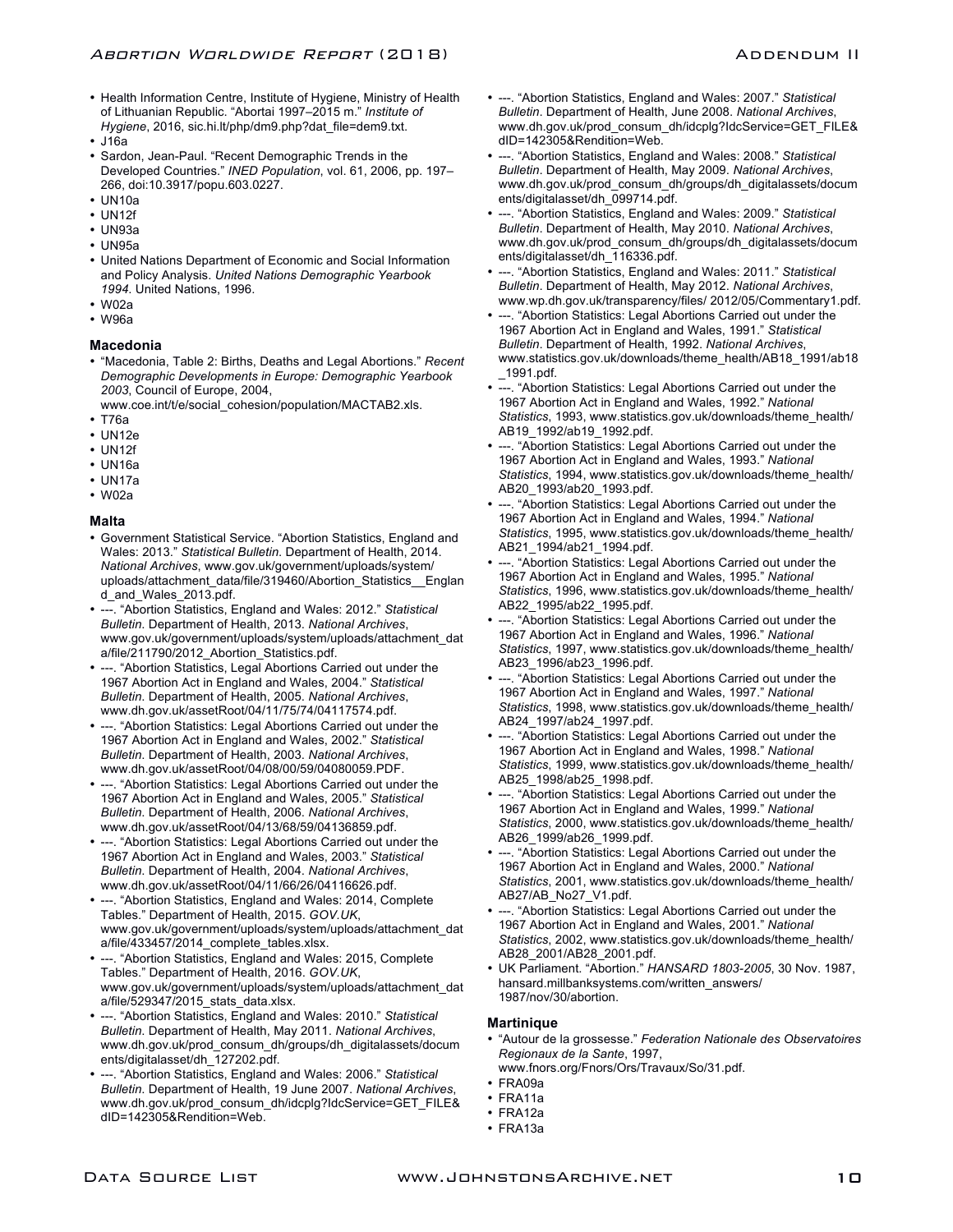- FRA14a
- FRA15a
- FRA16a
- "Quinzieme rapport sur la situation demeographique de la France." *Ined Population*, vol. 41, no. 4/5, 1986, pp. 649–719.
- "2.2—Les interruptions volontaires de grossesse (IVG)." *Institute national de la statistique et des etudes economiques*, 2004, www.insee.fr/Fr/insee\_regions/martinique/publi/famil2004ma\_022 .xls.
- UN10b
- UN11a
- UN12c
- 
- UN88a
- Vilian, Annick. "Les interruptions volontaires de grossesse en 2004." DREES, Sept. 2006, p. 522. *Sante,* www.sante.gouv.fr/drees/etude-resultat/er522/er522.pdf.
- **Mayotte**
- Belec, Sophie. "Les interruptions volontaires de grossesse a Mayotte en 2000." *Mayotte*, 2002, habil.pagespersoorange.fr/DASS/IVG%20%E0%20Mayotte.htm.
- FRA15a
- FRA16a
- Hamidou, Hadji Daneil. "Etat des lieux de la prise en charge de l'interruption volontaire de grossesse a Mayotte." *DUMAS*, 2012, dumas.ccsd.cnrs.fr/dumas-00746657/document.
- "Indicateurs autour de la grossesse a Mayotte." *ORS Ocean Indien*, April 2014, www.ors-ocean-indien.org/IMG/file/ tableaux\_bord/TDB\_Perinat\_Mayotte\_2014.pdf.
- "Indicateurs autour de la grossesse a Mayotte." *ORS Ocean Indien*, March 2016, www.ors-oceanindien.org/IMG/pdf/ TDB\_Perinat\_Mayotte\_2016.pdf.

# **Mexico**

- "Cifras." *Grupo de informacion en reproduccion elegida*, 2016, www.gire.org.mx/nuestrostemas/aborto/cifras.
- "Serie historica del programa de interrupcion legal del embarazo, Secretaria de Salud del Distrito Federal, 2007–2012." *Secretaria de Salud del Distrito Federal*, 2013,
- www.salud.df.gob.mx/ssdf/media/Agenda2012/Paginas/8.4.pdf. • "Serie historica del programa de interrupcion legal del embarazo, por unidad medica, Secretaria de Salud del Distrito Federal, 2007–2014." *Secretaria de Salud del Distrito Federal*, 2015, www.salud.df.gob.mx/portal/media/agenda2014\_portal/Paginas/8. 4.pdf.
- UN06a
- UN08a
- UN10b
- United Nations Department of Economic and Social Affairs. "Table 13. Legally Induced Abortions: 1993–2001." *United Nations Demographic Yearbook 2001*, United Nations Statistics Division, 2003,

unstats.un.org/unsd/demographic/products/dyb/DYB2001/ Table13.pdf.

#### **Moldova**

- "Moldova, Table 2: Births, Deaths and Legal Abortions." *Recent Demographic Developments in Europe: Demographic Yearbook 2003*, Council of Europe, 2004,
- www.coe.int/t/e/social\_cohesion/population/MOLTAB2.xls. • J16a
- National Bureau of Statistics of the Republic of Moldova. "8.13. Abortions." *Statistica Moldovei*, 2015, www.statistica.md/public/ files/serii\_de\_timp/ocrotirea\_sanatatii/8.13.xls.
- UN10a
- UN12e
- UN12f
- W96a

# **Mongolia**

- "Монгол Улсын эдийн засаг, нийгмийн хөгжилд "төв аймгийн эзлэх байр суурь" 2014 оны судалгаа." *Ubseg*, 2015, tuv.ubseg.gov.mn/uploads/users/4/files/uls-aim-14.pdf.
- Neupert, R. F. "Mongolia: Recent Demographic Trends and Implications." *Asia Pacific Population Journal*, vol. 7, no. 4, 1992, pp. 3–24.
- Nyamdava, Pagbajabyn. "Vulnerability and Gender Issues in Health and Education: Examples from Mongolia." *Manila Social Forum*, 1999. *World Bank*, www.worldbank.org/eapsocial/library/files/410\_wg3pnyam.pdf.
- "Монгол Улсын эдийн засаг, нийгмийн хөгжилд "төв аймгийн эзлэх байр суурь" 2012 оны судалгаа." *Tov Aimag*, 2013, tuv.nso.mn/uploads/users/4/files/tuv%20aimag%20ezleh%20bair %20suuri2012.pdf.
- UN08a
- UN09b
- UN10b
- UN11a
- UN12c
- United Nations Department of Economic and Social Affairs. "Table 13. Legally Induced Abortions: 1997–2006." *United Nations Demographic Yearbook 2006*, United Nations Statistics Division, 23 July 2008, unstats.un.org/unsd/demographic/products/dyb/ dyb2006/Table13.pdf.

**Montenegro**

# • A88a

- EU16a
- J16c
- 
- Rasevic, Mirjana. "Reproductive Health Problems in Republic of Montenegro: Survey Research Results." *IUSSP, XXV International Population Conference*, 2005,
- iussp2005.princeton.edu/download.aspx?submissionId=50387. • UN12f
- UN16a
- UN17a

#### **Nagorno-Karabakh**

- National Statistical Service of Nagorno-Karabakh Republic. "Statistical Yearbook of NKR 1995–1999: Public Health." National Statistical Service of Nagorno-Karabakh Republic, 2003, stat-nkr.am/files/yearbooks/1995\_1999/eng/8\_public.pdf.
- ---. "Statistical Yearbook of NKR 2000–2006: Public Health." National Statistical Service of Nagorno-Karabakh Republic, 2008, stat-nkr.am/files/yearbooks/2000\_2006/09.pdf.
- ---. "Statistical Yearbook of NKR: Public Health." *National Statistical Service of Nagorno-Karabakh Republic*, 2008, stat-nkr.am/2002\_2007/7\_Zdrav\_69\_95.pdf.
- ---. "Statistical Yearbook of NKR 2006–2012: Public Health." National Statistical Service of Nagorno-Karabakh Republic, 2014, stat-nkr.am/files/yearbooks/2006\_2012/8\_Zdrav\_96-121.pdf.
- ---. "Statistical Yearbook of NKR: Public Health." *National Statistical Service of Nagorno-Karabakh Republic*, 2015, stat-nkr.am/files/publications/2015/socialakan\_2015.pdf.

#### **Netherlands**

- "Netherlands, Table 2: Births, Deaths and Legal Abortions." *Recent Demographic Developments in Europe: Demographic Yearbook 2003*, Council of Europe, 2004, www.coe.int/t/e/social\_cohesion/population/NLTAB2.xls.
- "Jaarrapportage 2005 van de wet afbreking zwangerschap." *Health Care Inspectorate*, Oct. 2006, www.igz.nl/33986/2006-10\_Jaarrapportage\_Wet\_1.pdf.
- "Jaarrapportage 2010 van de wet afbreking zwangerschap." *Health Care Inspectorate,* Dec. 2011, www.igz.nl/Images/Jaarrapportage%20WAZ%202010\_tcm294- 320369.pdf.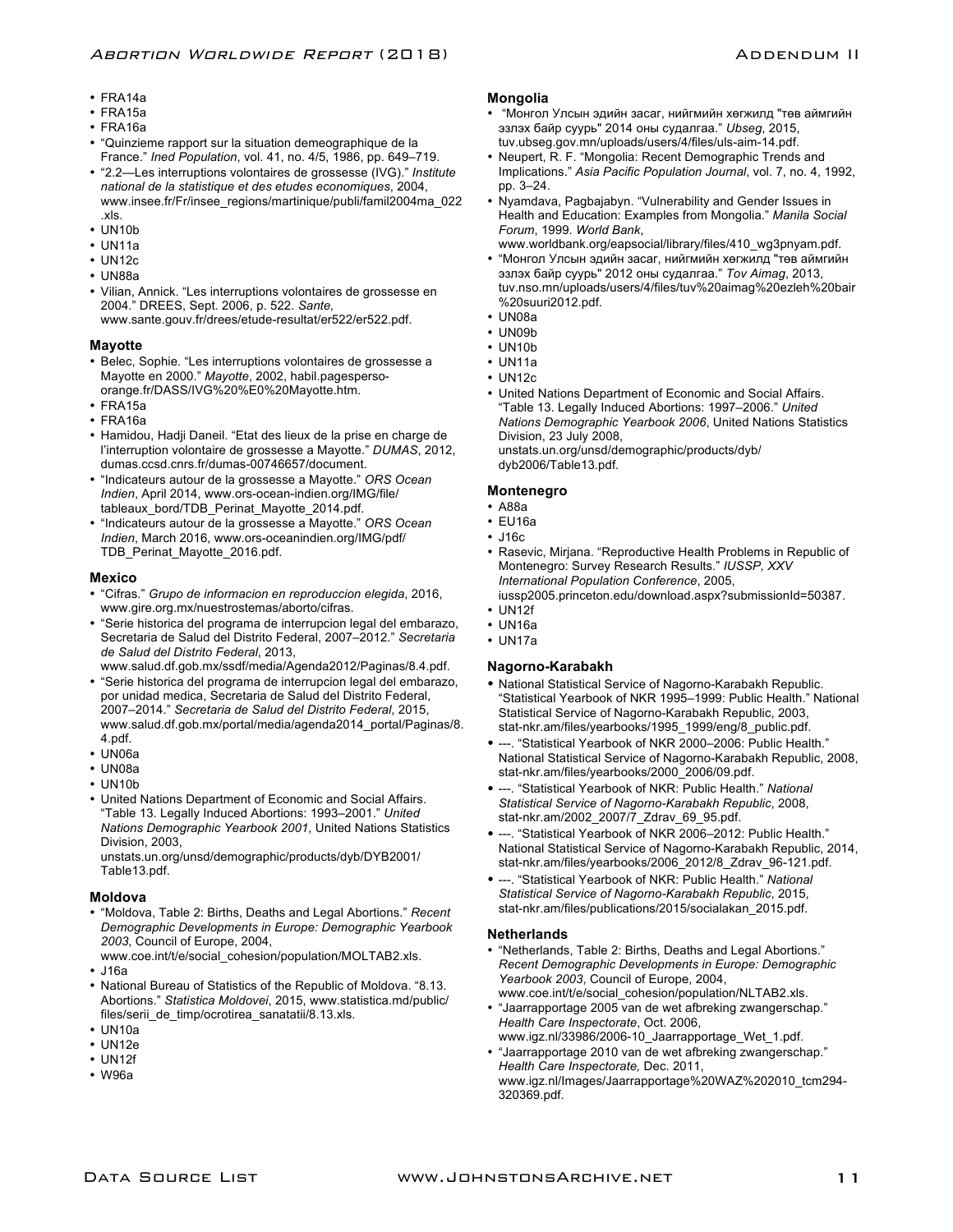- "Jaarrapportage 2007 van de wet afbreking zwangerschap." *Health Care Inspectorate*, Nov. 2008,
- www.igz.nl/15451/1166039/2008-11\_2007\_Wet\_afbreking\_1.pdf. • "Jaarrapportage 2014 van de wet afbreking zwangerschap." *Health Care Inspectorate,* Nov. 2015,
- jaarrapportage-2014-van-de-wet-afbreking-zwangerschap.pdf. • "Jaarrapportage 2015 van de wet afbreking zwangerschap."
- *Health Care Inspectorate,* Sept. 2017,www.igj.nl/binaries/ igj/documenten/rapporten/2017/02/09/jaarrapportage-2015-vande-wet-afbreking-zwangerschap/Jaarrapportage+2015+van+de+ Wet+afbreking+zwangerschap.pdf.
- Ketting, Evert, and Paul Schnabel. "Induced Abortion in the Netherlands: A Decade of Experience, 1970–1980." *Studies in Family Planning*, vol. 11, no. 12, 1980, pp. 385–94.
- "Q & A Abortion in the Netherlands." *Health Care Inspectorate,*  2003, www.igz.nl/33986/jaarrapportageWAZ2002.pdf.
- Potts, Malcolm, et al. *Abortion*. Cambridge University Press, 1977.
- Rademakers, Jany. "The Netherlands." *International Handbook on Abortion*, edited by Paul Sachdev, Greenwood Press, 1988, pp. 333–46.
- ---. "Abortus in Nederland 1993–2000." *Stisan*, 29 Mar. 2002, www.stisan.nl/documents/general/lar.pdf.
- Sachdev, Paul, ed. *International Handbook on Abortion*, 1988, Greenwood Press (New York, NY).
- T76a
- Tietze, Christopher, ed. *Induced Abortion: A World Review 1979, 3rd ed.*, 1979, Population Council (New York, NY).
- UN12e

# **New Caledonia**

- "Situation sanitaire 1999: I.4. Des populations specifiques." *DASS*, 2001, www.dass.gouv.nc/portal/page/portal/dass/pub lications/sante\_chiffres/situation\_sanitaire\_1999/1999Part3.pdf.
- "Situation sanitaire 2001: I.4.1. La population feminine." *DASS*, 2002, www.dass.gouv.nc/portal/page/portal/dass/publications/ sante\_chiffres/situation\_sanitaire\_2001/I\_4\_1\_populationFeminin e\_2001.pdf.
- "Situation sanitaire 2002: I.4.1. La population feminine." *DASS*, 2003, www.dass.gouv.nc/portal/page/portal/dass/publications/ sante\_chiffres/situation\_sanitaire\_2002/I.4.1.lapopulationfeminine 02.pdf.
- "Situation sanitaire 2004: I.4.1. La population feminine." *DASS*, 2005, www.dass.gouv.nc/portal/page/portal/dass/publications/ sante\_chiffres/situation\_sanitaire\_2004/I.4.1.Lapopulationfeminin e04\_000.pdf.
- "Situation sanitaire 2005: I.4.1. La population feminine." *DASS*, 2006, www.dass.gouv.nc/portal/page/portal/dass/publications/ sante\_chiffres/situation\_sanitaire\_2005/I.4.1.Lapopulationfeminin e05.pdf.
- "Contraception et IVG." *ISEE Nouvelle-Caledonie*, 2015, www.isee.nc/component/phocadownload/category/296 donnees?download=916:le-recours-a-la-contraception-et-livg&highlight=WyJpdmciXQ==.
- "Bilan demographique au seuil des annees 2000: La population Caledonienne au seuil des annees 2000." *ISEE Nouvelle-Caledonie*, Feb. 2001, www.isee.nc/publication/telechargement/ bilandemo1999.pdf.
- UN09b

# **New Zealand**

- Abortion Supervisory Committee. "Report of the Abortion Supervisory Committee 2006." *New Zealand Parliament*, 2006, www.parliament.nz/NR/rdonlyres/02C928D2-3076-4A47-AC51- 763BE5662EB2/41061/DBHOH\_PAP\_14229\_3632.pdf.
- Sceats, Janet. "New Zealand." *International Handbook on Abortion*, edited by Paul Sachdev, Greenwood Press, 1988, pp. 347–60.
- "Abortion Statistics: Year Ended December 2015." *Statistics New Zealand*, 17 June 2016, www.stats.govt.nz/~/media/Statistics/ Browse%20for20stats/AbortionStatistics/HOTPYeDec15/ abortions-dec15-all-tables.xls.
- "Induced Abortions." *Demographic Trends (2005)*, 2006. *Statistics New Zealand*, www.stats.govt.nz/NR/rdonlyres/16C58779-5F15- 4254-ADE6-4E70A6A0EADB/0/ dt05chapter7inducedabortions.pdf.
- T81a
- UN08a
- UN09b
- UN10b
- UN11a
- UN12c
- UN76a
- UN79a
- UN83a
- 
- UN88a
- UN91a
- UN92a
- UN95a
- United Nations Department of Economic and Social Affairs. *United Nations Demographic Yearbook 1972*. United Nations, 1973.

# **Norway**

- C70a
- "Norway, Table 2: Births, Deaths and Legal Abortions." *Recent Demographic Developments in Europe: Demographic Yearbook 2003*, Council of Europe, 2004,
- www.coe.int/t/e/social\_cohesion/population/NTAB2.xls. • "Rapport om svangerskapsavbrudd for 2008." *Folkehelseinstituttet*, 15 May 2009, www.fhi.no/dav/f00277759c.pdf.
- Løkeland, Mette, et al. "Rapport om svangerskapsavbrot for 2014: Register over svangerskapsavbrot (Abortregisteret)." *Folkehelseinstituttet*, Mar. 2015, www.fhi.no/dokumenter/c8d6191ba2.pdf.
- "Induced Abortion in Norway—Fact Sheet." *Norwegian Institute of Public Health*, 2016, www.fhi.no/en/tm/english/mainmenu/topics/ abortion/facts-about-abortion/induced-abortion-in-norway--factsh/.
- Skjelle, Hans. "Norway." *International Handbook on Abortion*, edited by Paul Sachdev, Greenwood Press, 1988, pp. 371–85.
- "Induced Abortions by Woman's Age. 1979–2005." *Statistics Norway*, 26 April 2006, www.ssb.no/english/subjects/03/01/20/ abort\_en/tab-2006-04-26-01-en.html.
- UN12e
- UN79a
- UN83a

# **Panama**

- UN10b
- UN83a
- UN88a
- **Poland**

#### • C70a

- "Poland, Table 2: Births, Deaths and Legal Abortions." *Recent Demographic Developments in Europe: Demographic Yearbook 2003*, Council of Europe, 2004,
	- www.coe.int/t/e/social\_cohesion/population/PLTAB2.xls.
- EU16a
- UN10a
- UN12f
- UN16d
- UN17a
- UN76a
- UN79a
- UN83a
- UN88a
- UN91a
- W02a
- Ziolkowski, Janusz A. "Poland." *Population Policy in Developed Countries*, edited by Bernard Berelson, McGraw Hill, 1974, pp. 445–88.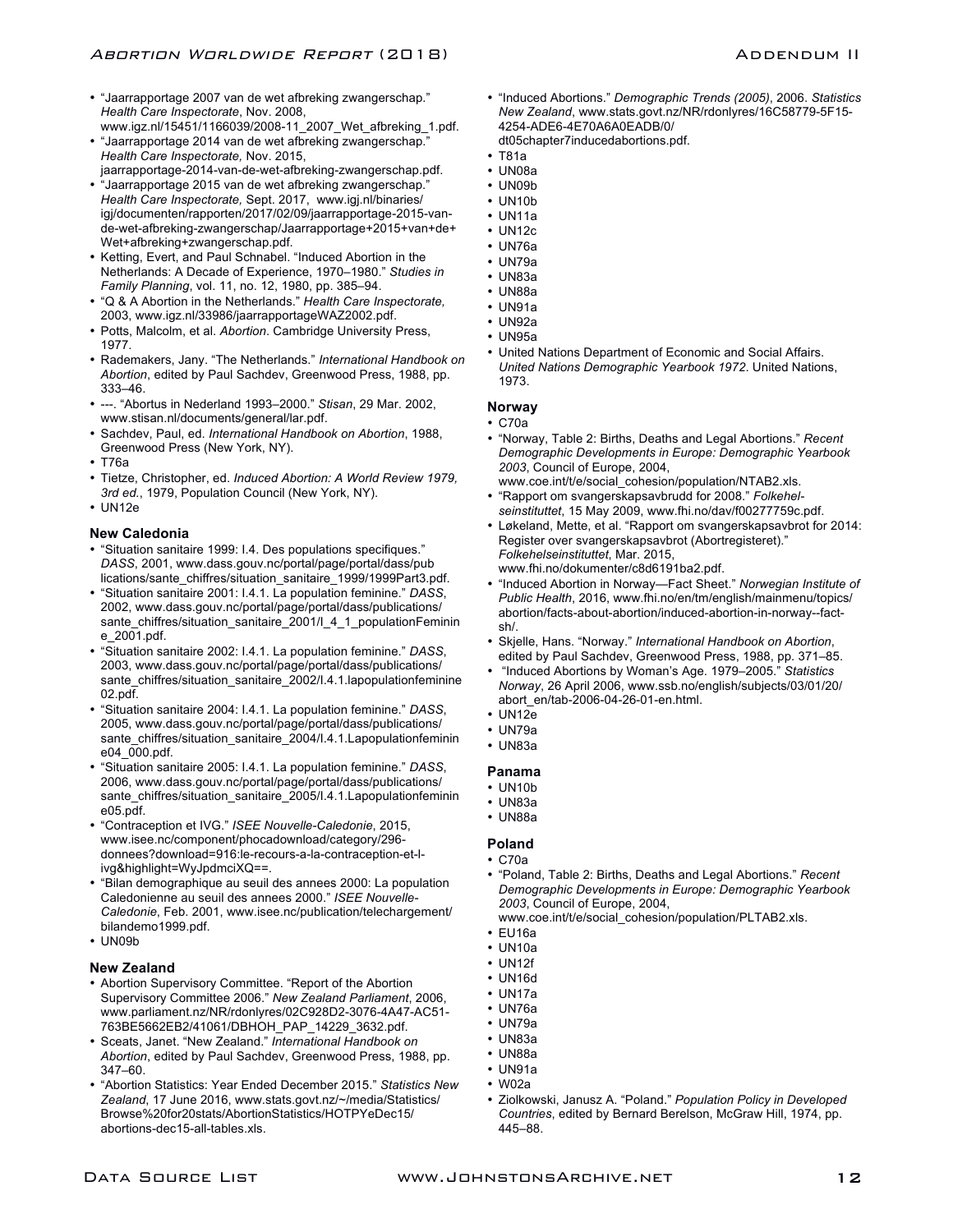# **Portugal**

- Campos, Alexandra. "Onze mil mulheres internadas por aborto em 2002." *Publico.pt*, 18 Dec. 2003,
- dossiers.publico.pt/shownews.asp?id=1178789&idCanal=1106. • Direcao-Geral da Saude. "Relatorio dos registos das interrupcoes da gravidez dados de 2014." *SPDC*, June 2015, www.spdc.pt/files/publicacoes/IVG\_2014.pdf.
- "Aborto em Portugal: Factos e numeros sobre a realidade nacional desde a entrada em vigor da lei 16/2007." *Federacao Portuguesa pela VIDA*, 16 June 2015, federacaovida.com.pt/estudos/FPV%20-%20Aborto%20- %20Factos%20e%20Numeros2015.pdf.
- Ferreira, Virginia. "Women in Portugal—Situation and Paradoxes." *Babel: Revista Electronica*, 1998, www.lxxl.pt/babel/biblioteca/women.html.
- "GGP Contextual Database." *Generations and Gender Programme*, 2016, www.ggp-i.org/data/ggp-contextual-database.
- Graeme, Chris. "Abortions Could Cost State 26 Million Euros a Year." *The Resident*, 14 Dec. 2006,
- portugalresident.com/portugalresident/showstory.asp?ID=16500.
- Johnston, Wm. Robert. "Historical abortion statistics, Portugal." *Johnston's Archive*, 24 Feb. 2017.
- www.johnstonsarchive.net/policy/abortion/ab-portugal.html • UN11a
- UN12c
- UN17a

# **Puerto Rico**

- Henshaw, Stanley K., et al. "The Incidence of Abortion Worldwide." *International Family Planning Perspectives*, vol. 25, 1999, pp. S30–S38. *Guttmacher Institute*,
- Khan, Leena F. "Tendencia de la terminacion de embarazos en Puerto Rico." *Resumen economico de Puerto Rico: Suplemento especial: Natalidad*, Sept. 2013, pp. 22–25. *Junta de Planificacion de Puerto Rico,*
- gis.jp.pr.gov/Externo\_Econ/Reto%20Demogr%C3%A1fico/Suple mento%20Natalidad%202013.pdf.
- S07a
- Serrano, Lanisa Rosado. "Estadisticas sobre terminacion de embarazos en Puerto Rico." *Se habla de todo*, 7 May 2014, sehabladetod.blogspot.com/2014/05/estadisticas-sobreterminacio-de.html.
- UN12c

# **Qatar**

- "Chapter 4. Hospital Services." *Hamad Medical Corporation*, 2011, site.hmc.org.qa/msrc/AHR2010/pdf/ch4.pdf.
- "Chapter 4. Hospital Services." *Hamad Medical Corporation*, 2013, site.hmc.org.qa/msrc/AHR2012/pdf/ch4.pdf.
- UN08a
- UN09b
- UN10b
- UN11a
- UN12c

# **Réunion**

- "Les interruptions volontaires de grossesse a la reunion." *DRASS Reunion*, 2005, www.reunion.sante.gouv.fr/services/ivg2002.pdf.
- FRA09a
- FRA11a
- FRA12a
- FRA13a
- FRA14a
- FRA15a
- FRA16a
- "Quinzieme rapport sur la situation demeographique de la France." *Population*, vol. 41, no. 4/5, 1986, pp. 649–719.
- Jeandet-Mengual, Emmanuele. "Rapport d'activite du groupe national d'appui." *Ministere de la Sante et des Sports*, Dec. 2002, www.sante.gouv.fr/htm/dossiers/ivg/rapport.pdf.
- UN06a
- UN09b
- UN11a
- UN12c
- UN83a
- UN91a
- UN92a
- Vilian, Annick. "Les interruptions volontaires de grossesse en 2005." *DREES*, Feb. 2008, p. 624. *Sant*e, www.sante.gouv.fr/drees/etude-resultat/er624/er624.pdf.

### **Romania**

- "Romania, Table 2: Births, Deaths and Legal Abortions." *Recent Demographic Developments in Europe: Demographic Yearbook 2003*, Council of Europe, 2004,
- www.coe.int/t/e/social\_cohesion/population/RTAB2.xls.
- Institutul Naţional de Statistica si CNSISP-INSP. "Principalele fenomene demografice în România." *data.gov.ro*, 2015, www.date.gov.ro/dataset/7f6ca678-b322-43fd-bf36- 03c4ec54e34a/resource/f8d6dff8-35c6-42b1-8ff6-8787cb36 aba2/download/principalele-fenomene-demografice-inromania.xls.
- "Raport Naţional Privind Starea de Sănătate a Populaţiei României 2015*." Institutul Naţionale de Sănătate Publică,* 2016, insp.gov.ro/sites/cnepss/wp-content/uploads/2014/11/ECHI.pdf.
- Muresan, Cornelia. "L'evolution demographique en Roumanie: Tendances passees (1948–1994) et perspectives d'avenir (1995– 2030)." Population, vol. 51, no. 4–5, 1996, pp. 813–44.
- T76a
- T81a
- UN10a
- UN12b
- UN12e
- UN12f
- UN17a
- W02a

# **Russia**

- Avdeev, Alexandre. "Аборты." *MSU*, 30 Nov. 2005, dmo.econ.msu.ru/demografia/Demographie/Fecondite/avort.htm.
- Avdeev, Alexandre, et al. "The History of Abortion Statistics in Russia and the USSR from 1900 to 1991." *Population: An English Selection*, 1995, pp. 39–66.
- Bobylev, S. N., editor. "Public Health Policy and the Gender-Based Approach." *Human Development Report 2002/2003 for the Russian Federation*, 2003. *United Nations Development Programme,* www.undp.ru/download.phtml?\$235.
- Contextual Database Working Group. "Number of Declared Induced Legal Abortions." *Max Planck Institute for Demographic Research*, 2006, www.demogr.mpg.de/cgibin/databases/cdb/cdb.php?ci=6&vi=113&di=1&id=0.
- "Russian Federation, Table 2: Births, Deaths and Legal Abortions." *Recent Demographic Developments in Europe: Demographic Yearbook 2003*, Council of Europe, 2004, www.coe.int/t/e/social\_cohesion/population/RFTAB2.xls.
- Davies, Sarah. *Popular Opinion in Stalin's Russia: Terror, Propaganda and Dissent, 1934–1941*. Cambridge University Press, 1997.
- "Число абортов, включая мини-аборты всего." *Federal State Statistics Service*, 2012,
- www.gks.ru/dbscripts/Cbsd/DBInet.cgi?pl=2322022.
- "Число абортов, включая мини-аборты всего." *Federal State Statistics Service*, 2016, www.gks.ru/dbscripts/Cbsd/DBInet.cgi?pl=2322022.
- "Заболеваемость Населения по Субъектам Российской Федерации." *Federal State Statistics Service, Russian Federation,* 2017,
- www.gks.ru/bgd/regl/b17\_34/IssWWW.exe/ Stg/pril/r\_2.xls. • "Здравоохранение В России 2015." *Federal State Statistics*
- *Service, Russian Federation,* 2015, www.gks.ru/free\_doc/doc\_2015/zdrav15.pdf.
- Hoffmann, David. "Mothers in the Motherland: Stalinist Pronatalism and Its Pan-European Context." *The National Council*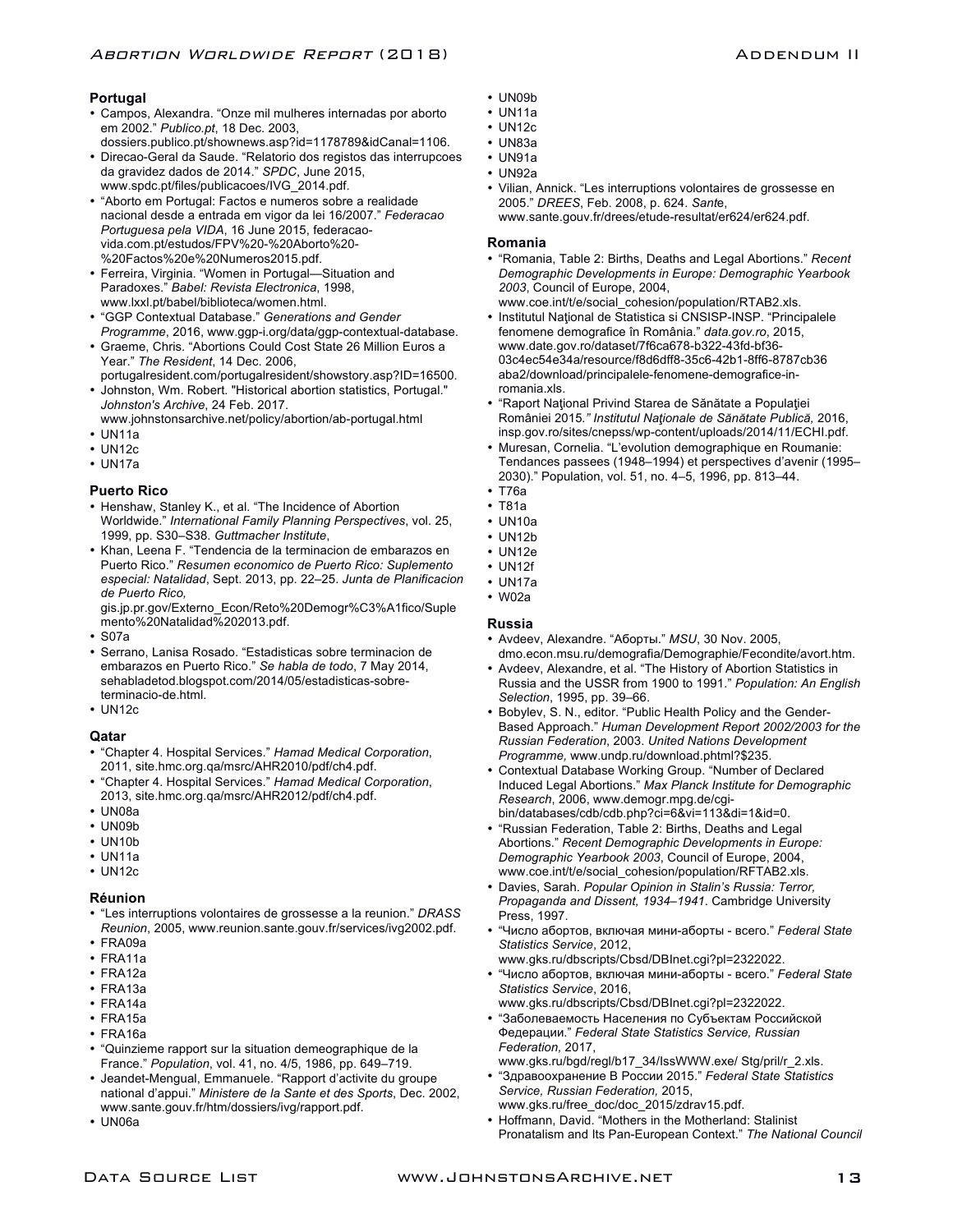*for Eurasian and East European Research*, June 2000, www.ucis.pitt.edu/nceeer/2000-814-3g-2-Hoffman.pdf.

- J16a
- Sakevich, Victoria I., and Boris P. Denisov. "Birth Control in Russia: Overcoming the State System Resistance." *Higher School of Economics*, 2014, www.hse.ru/data/2014/06/02/ 1324958898/42SOC2014.pdf.
- Solomon, Susan Gross. "The Demographic Argument in Soviet Debates over the Legalization of Abortion in the 1920's." *Cahiers du Monde Russe et Sovietique*, vol. 33, no. 1, 1992, pp. 59–81, www.persee.fr/doc/cmr\_0008-0160\_1992\_num\_33\_1\_2306.
- Sukhanova, L. P., and V. A. Glushenkova. 10 Oct. 2007, "Evolution of Reproductive Process in Russia during the Transition Period (From the Point of View of Maternity and Child Health)." *Social Aspects of Population Health*, 10 Oct. 2007, vestnik.mednet.ru/content/view/38/30/.
- Wheatcroft, Stephen G. "The First 35 Years of Soviet Living Standards: Secular Growth and Conjunctural Crises in a Time of Famines." *Explorations in Economic History*, vol. 46, no. 1, 2009, pp. 24–52.
- UN12f
- UN16a
- UN95a
- W02a
- W96a
- Wites, Tomasz. "Abortions in Russia before and after the Fall of the Soviet Union." *Miscellanea Geographica*, vol. 11, 2004, pp. 217–28.

# **Serbia**

- A88a
- "Serbia and Montenegro, Table 2: Births, Deaths and Legal Abortions." *Recent Demographic Developments in Europe: Demographic Yearbook 2003*, Council of Europe, 2004, www.coe.int/t/e/social\_cohesion/population/SGCTAB2.xls.
- "Health Statistical Yearbook of Republic of Serbia 2011." *Institute of Public Health of Serbia*. 2012. www.batut.org.rs/download/publikacije/pub2011.pdf.
- "Health Statistical Yearbook of Republic of Serbia 2012." *Institute of Public Health of Serbia*. 2013.
- www.batut.org.rs/download/publikacije/pub2012.pdf.
- "Health Statistical Yearbook of Republic of Serbia 2013." *Institute of Public Health of Serbia*. 2014.
- www.batut.org.rs/download/publikacije/pub2013.pdf. • "Health Statistical Yearbook of Republic of Serbia 2015." *Institute of Public Health of Serbia*. 2016.
- www.batut.org.rs/download/publikacije/pub2015.pdf. • J16c
- Rasevic, Mirjana. "Fertility Trends in Serbia during the 1990s." *Stanovnistvo*, vol. 42, 2004, pp. 7–27. *SocioFakt*,
- nainfo.nbs.bg.ac.yu/sfoa/pdfovi/0038-982X0404007R.pdf. • Rasevic, Mirjana. "The Question of Abortion in Serbia." *Espace, Populations, Societes*, no. 3, 2004, pp. 681–93.
- Rasevic, Mirjana. "Serbia: Transition from Abortion to Contraception or Not?" *Sociolosk Ipegled*, vol. 62, no. 3, 2008, pp. 295–305.
- Sente, R., et al. "2. Morbidity of Population in North Backa Region in 1998." *Health Care of Population in North Backa Region in 1998 with Comparative Review of Health Conditions from 1994*, edited by B. Zelen and M. Pavlovic, Public Health Institute Subotica, 1999. *Subotica*, on line www.zjzs.org.yu/stari/en/books/chapter\_2\_16.html.
- "Statistical Yearbook of the Republic of Serbia 2012." Statistical Office of the Republic of Serbia, 2012. publikacije.stat.gov.rs/G2012/PdfE/G20122007.pdf.
- "Statistical Yearbook of the Republic of Serbia 2013." Statistical Office of the Republic of Serbia, 2013.
- publikacije.stat.gov.rs/G2013/PdfE/G20132010.pdf. • "Statistical Yearbook of the Republic of Serbia 2014." Statistical Office of the Republic of Serbia, 2014.
- publikacije.stat.gov.rs/G2014/PdfE/G20142013.pdf.
- UN12f
- UN16a

# **Seychelles**

- UN09b
- UN10b
- UN11a
- UN12c
- UN16d • UN17a
- UN91a
- United Nations Department of Economic and Social Affairs. "Table 13. Legally Induced Abortions: 1997–2006." *United Nations Demographic Yearbook 2006*. United Nations, 23 July 2008. *United Nations Statistics Division,* unstats.un.org/unsd/ demographic/products/dyb/dyb2006/Table13.pdf.

# **Singapore**

- Kanagaratna, K. "Singapore: The National Family Planning Program." *Studies in Family Planning*, vol. 28, 1968, pp. 1–3.
- Kee, Wan Fook, and Margaret Loh. "Family Planning Programs: World Review 1974." *Studies in Family Planning*, vol. 6, no. 8, 1975, pp. 236–38.
- "VII Childhood Immunisation." *Ministry of Health*, 2009, www.moh.gov.sg/mohcorp/uploadedFiles/Publications/Reports/20 09/Childhood%20immunisation.pdf.
- "VII Childhood Immunization." *Ministry of Health*, 2015, www.moh.gov.sg/content/dam/moh\_web/Publications/Reports/20 15/Childhood%20Immunisation.pdf.
- "Abortion Statistics." *Ministry of Health*, 8 April 2013, www.moh.gov.sg/content/moh\_web/home/pressRoom/Parliament ary\_QA/2013/abortion-statistics.html.
- Ratnam, S. S., and R. N. V. Prasad. "Singapore." *International Handbook on Abortion*, edited by Paul Sachdev, Greenwood Press, 1988, pp. 402–15.
- Tan, Theresa. "Abortions Fall to 30-Year Low." *The Sunday Times*, 27 July 2014. *If Only Singaporeans Stopped to Think*, ifonlysingaporeans.blogspot.sg/2014/07/abortions-fall-to-30-yearlow.html.
- UN08a
- UN09b
- UN10b
- UN11a
- UN12c
- UN17a
- UN83a
- UN88a
- UN91a
- UN94a

# **Slovakia**

- "Slovak Republic." *Recent Demographic Developments in Europe: Demographic Yearbook 2002*, Council of Europe, 2003, www.coe.int/t/e/social\_cohesion/population/demographic\_year\_b ook/2002\_edition/RAPNAT2002%20%20Slovak%20Rep%20e. asp.
- "Slovak Republic, Table 2: Births, Deaths and Legal Abortions." *Recent Demographic Developments in Europe: Demographic Yearbook 2003*, Council of Europe, 2004, www.coe.int/t/e/social\_cohesion/population/SRTAB2.xls.
- "Abortions by Age." *Institute of Informatics and Statistics*, 2016, www.infostat.sk/vdc/data/abortion.xls.
- "Population of Slovakia 2002." *Institute of Informatics and Statistics*, Nov. 2003, www.infostat.sk/vdc/pdf/popul2002en.pdf.
- Johnston, Wm. Robert. "Abortions and Live Births for Divided Countries." working paper; see "Historical Abortion Statistics, Slovakia," Oct. 2007. *Johnston's Archive*, www.johnstonsarchive.net/policy/abortion/ab-slovakia.html.
- Pavlik, Zdenek, and Vladimir Wynnyczyk. "Czechoslovakia." *Population Policy in Developed Countries*, edited by Bernard Berelson, McGraw Hill, 1974, pp. 319–54.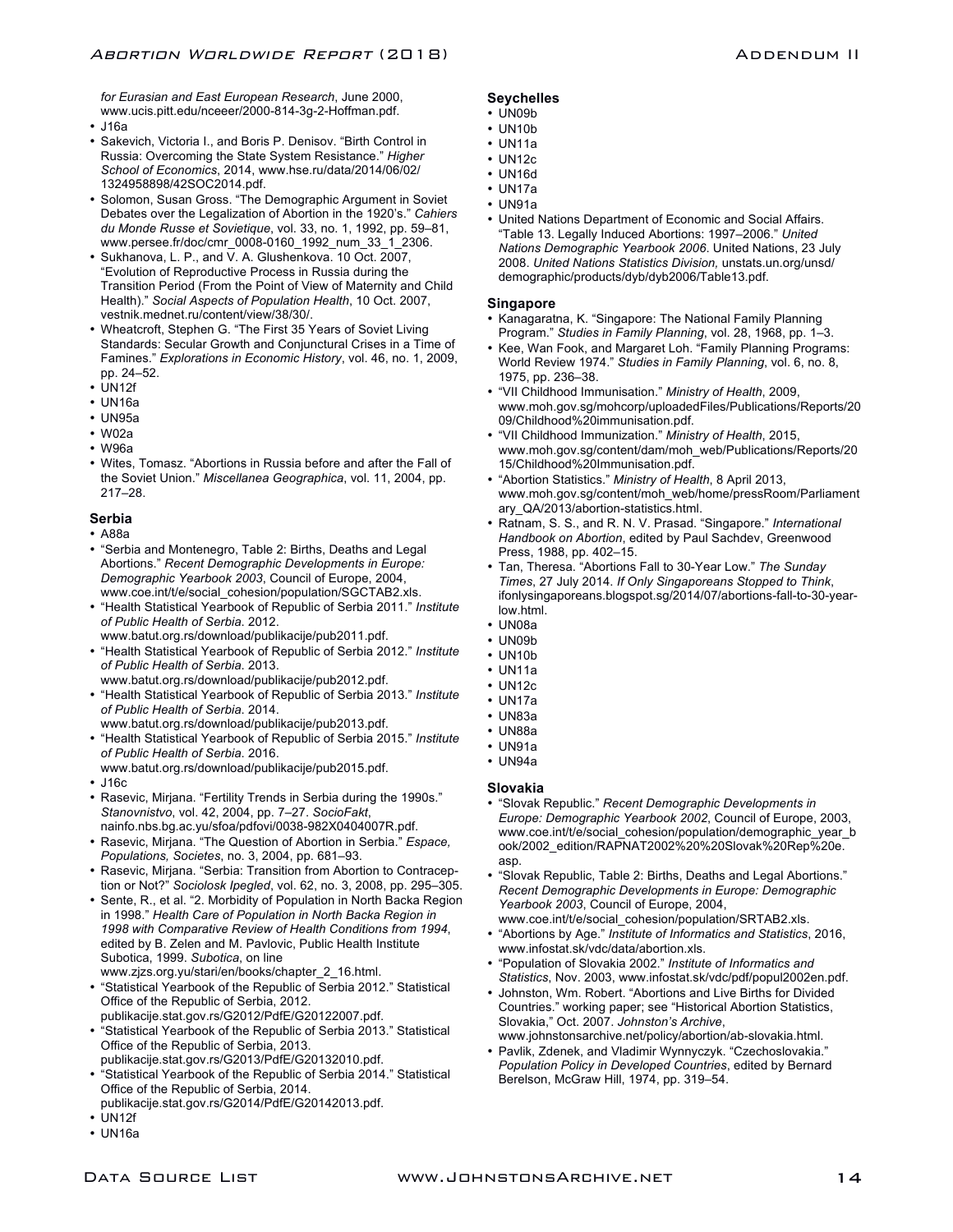# **Slovenia**

- A88a
- "Slovenia, Table 2: Births, Deaths and Legal Abortions." *Recent Demographic Developments in Europe: Demographic Yearbook 2003*, Council of Europe, 2004,
	- www.coe.int/t/e/social\_cohesion/population/SLOTAB2.xls.
- Department of Economic and Social Affairs, Population Division. "World Population Monitoring 2002: Reproductive Rights and Reproductive Health." *United Nations*, 2004, www.un.org/esa/population/publications/2003monitoring/WorldPo pMonitoring\_2002.pdf.
- J16c
- "ZDRAVSTVENO STANJE PREBIVALSTVA." *Nacionalni Institut za Javno Zdravje*, 2015, www.nijz.si/sites/www.nijz.si/files/ uploaded/publikacije/letopisi/2014/2.3\_fetalne\_2014.pdf.
- T69a
- T76a
- UN12e
- UN12f
- UN16a
- UN17a

# **South Africa**

• Engelbrecht, Michelle Catherine. *Termination of Pregnancy Policy and Services: An Appraisal of the Implementation and Operation of the Choice on Termination of Pregnancy Act (92 of 1996).* PhD thesis, University of the Free State, 2005, etd.uovs.ac.za/ETD-db//theses/available/etd-08212006-

132756/unrestricted/EngelbrechtMC.pdf.

- "Health Statistics: ToPs (Terminations of Pregnancy)." *Health Systems Trust*, 2009, www.hst.org.za/healthstats/47/data.
- Johnston, Wm. Robert, Dec. 2009, "South Africa Abortions and Live Births by Province." working paper; see "South Africa: abortions and live births by province, 1997-2007," *Johnston's Archive*, www.johnstonsarchive.net/policy/abortion/southafrica/absap.html.
- ---. "AWR Working Paper 9: Estimates of South African Abortions, 1997–2015." June 2016. *Global Life Campaign*. www.globallifecampaign.com/abortion-worldwide-report
- "Abortion Holocaust in the Republic of South Africa." *ProLife South Africa*, 2006, www.prolife.co.za/docs/doc/184.doc.
- Sapa. "77 000 abortions in SA in 2011-report." *IOL*. 21 Aug. 2012. www.iol.co.za/news/south-africa/77-000-abortions-in-sa-in-2011 report-1366672.
- van Oosten, F. F. W., and Monica Ferreira. "Republic of South Africa." *International Handbook on Abortion*, edited by Paul Sachdev, Greenwood Press, 1988, pp. 416–24.

#### **Spain**

- "Interrupcion voluntaria del embarazo, datos definitivos correspondientes al ano 2014." *Ministerio de Sanidad, Servicios Sociales e Igualdad*, 2015, www.msssi.gob.es/profesiona les/saludPublica/prevPromocion/embarazo/docs/IVE\_2014.pdf.
- UN12c
- UN12e
- UN17a
- 

# **Sweden**

- C70a
- Cassel, Per Gunnar. "Induced Legal Abortion in Sweden during 1939–1974: Change in Practice and Legal Reform." *Stockholms universitet*, 2009, www.suda.su.se/SRRD/SRRD\_2009\_2.pdf.
- "Sweden, Table 2: Births, Deaths and Legal Abortions." *Recent Demographic Developments in Europe: Demographic Yearbook 2003*, Council of Europe, 2004, www.coe.int/t/e/social\_cohesion/population/STAB2.xls.
- Jonsson, Lena. "Sweden." *Population Policy in Developed*
- *Countries*, edited by Bernard Berelson, McGraw Hill, 1974, pp. 113–48.
- "Statistik om aborter 2015." *Socialstyrelsen*, 20 April 2016, www.socialstyrelsen.se/ SiteCollectionDocuments/2016-5-20.xls.
- "Induced abortions 2009." *Socialstyrelsen*, 2010, www.socialstyrelsen.se/Lists/Artikelkatalog/ Attachments/18031/2010-5-12.pdf.
- T63a
- UN10a
- UN12b
- $\cdot$  UN12e
- UN16c
- UN76a
- UN79a
- United Nations Department of Economic and Social Affairs. *United Nations Demographic Yearbook 1972*. United Nations, 1973.

# **Switzerland**

- "Anzahl schwangershcaftsabbruche, nach kanton der intervention, 2004–2015." *Statistik Schweiz*, 2016, www.bfs.admin.ch/bfs/portal/de/index/themen/14/02/03/key/03.Do cument.85933.xls.
- Tietze, Christopher, ed. *Induced Abortion: A World Review 1979, 3rd ed.*, 1979, Population Council (New York, NY).
- UN12e
- UN16c
- "Statistiques de l'avortement, Suisse et comparaison international." *SVSS-USPDA*, 11 Oct. 2006, www.svss-uspda.ch/fr/suisse/statistiques.htm.
- "Statistiques de l'avortement, Suisse et comparaison international." *SVSS-USPDA*, 2004, www.svss-uspda.ch/fr/suisse/statistiques.htm.
	-

# **Tajikistan**

- J16a
- "Millenium Development Goals: Women and Men in the Republic of Tajikistan." *Agency on Statistics under the President of the Republic of Tajikistan*, 2007. *Tojikinfo*, www.tojikinfo.tj/en/download/files/MenWomen\_eng.pdf.
- "Number of Abortions, 2000–2014." *Agency on Statistics under the President of the Republic of Tajikistan*, 2015, www.stat.tj/en/library/number\_of\_abortions.xls.
- "Time Series of Gender Indicators to the Strategy of Enhancing the Role of Women in Tajikistan." *Agency on Statistics under the President of the Republic of Tajikistan*, 2015, www.stat.tj/img/en/genderbaza%202015english(1).xls.
- "Демографияи Солонаи Љумњурии Тољикистон." *Agency on Statistics under the President of the Republic of Tajikistan*, 2016, www.stat.tj/img/
- 08a738143cc0b0152aa19a4d4a44aee1\_1510575404.pdf.
- UN06a
- UN11a
- "2004 Monee Statistical Template: Tajikistan." *UNICEF Innocenti Research Centre*, 2005. *UNICEF*, www.unicef-icdc.org/ resources/transmonee/ country\_data\_files\_2005/Taj2004.xls.
- "TransMonEE 2009 Database." *UNICEF Regional Office for CEE/CIS*, April 2009. *TransMonEE*, www.transmonee.org/ downloads/EN/Tables\_TransMONEE%202009-final.xls.
- W02a
- W96a

# **Transnistria**

- "СЕМЬЯ В ПРИДНЕСТРОВЬЕ 2009." *Министерства экономики ПМР*, 2009, mepmr.org/pdf/family.pdf.
- "On the Situation of Children in the Pridnestrovian Moldavian Republic for 2014." *PMR*, 2015, pravo.pmronline.com/View.aspx?id=rGcjybz6BOVPdJ7juM3rKg%3D%3D.
- "ГОСУДАРСТВЕННЫЙ ДОКЛАД: о положении детей в Приднестровской Молдавской Республике в 2012 году." *VSPMR,* 2013, control.vspmr.org/.

# **Trinidad and Tobago**

• Ahmed, Aziza, et al. "Maternal Mortality, Abortion, and Health Sector Reform in Four Caribbean Countries: Barbados, Jamaica, Suriname, and Trinidad and Tobago." *Pan American Health*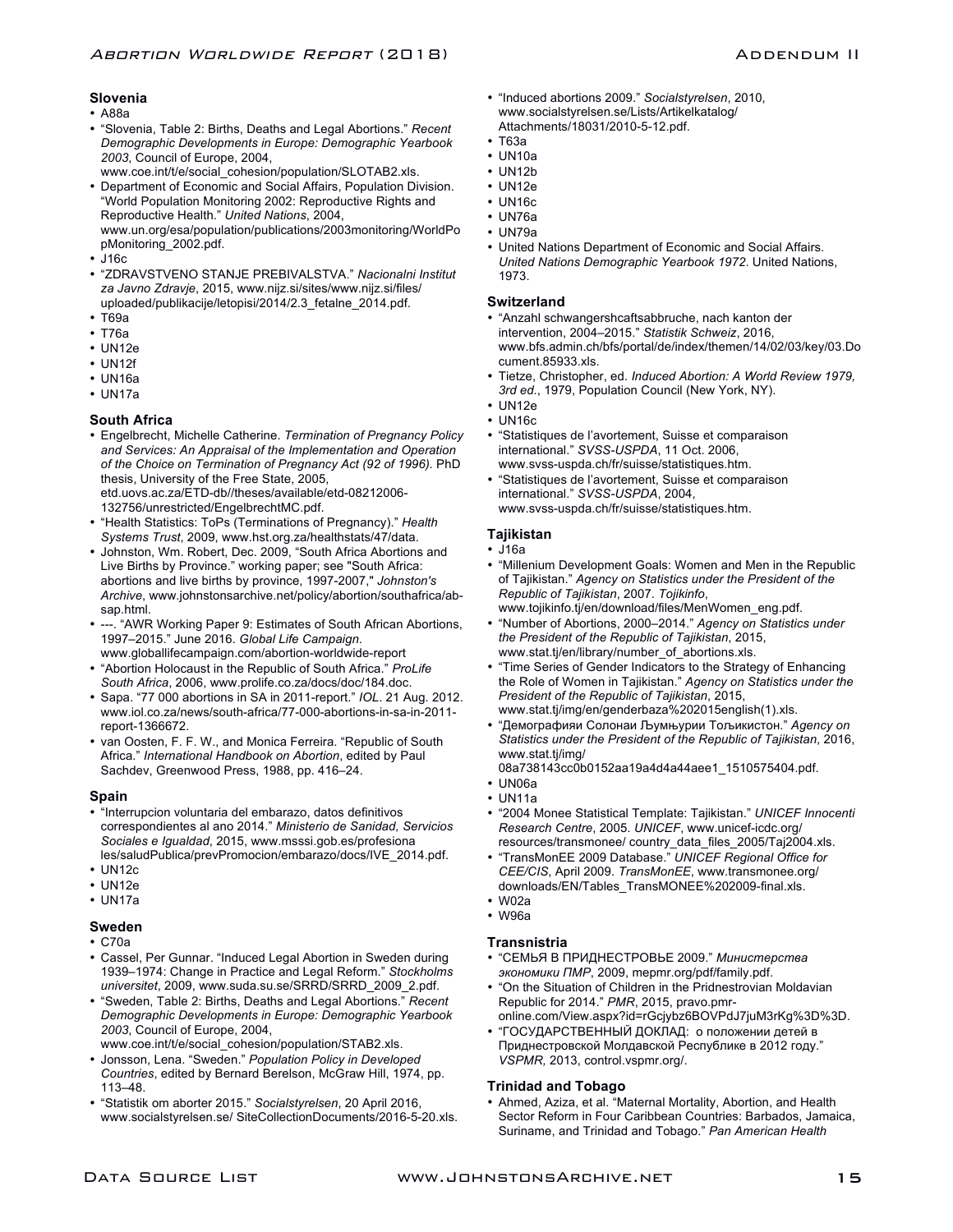*Organization Virtual Campus for Public Health*, 2005, cursos.campusvirtualsp.org/pluginfile.php/57435/mod\_folder/ content/0/Ahmed%2520DAWN%2520paper.pdf.

• Family Planning Association of Trinidad and Tobago. "A Situational Analysis of Unsafe Abortion in Trinidad and Tobago." *Pan American Health Organization Virtual Campus for Public Health*, Oct. 2008,

cursos.campusvirtualsp.org/pluginfile.php/57444/mod\_folder/cont ent/0/Situational%2520Analysis%2520of%2520Unsafe%2520Abo rtion%2520in%2520TT.pdf.

#### **Tunisia**

• Fourati, Redige. "Chapitre I: Presentation du pays." *Enquete Demographique et de Sante en Tunisie 1988*. Office National de la Famille et de la Population, Oct. 1989. *Demographic and Health Surveys*,

www.measuredhs.com/pubs/pdf/FR40/01Chapitre1.pdf.

• Gastineau, Benedicte. "Evolution des modes de controle de la fecondite en Tunise au cours de la transition demographique." *Laboratoire Population Environnement Developpement*, 2005. *Aix Marseille universite*,

www.up.univmrs.fr/wiupenv/labo/d\_lpe/actualites/dec05/refa05/P DF/Gastineau-REFA%202005.pdf.

- Hajri, Selma. "Medical Abortion Public Policies and Provision in Tunisia." *Medical Abortion Consortium*, 11 Mar. 2009, www.medicalabortionconsortium.org/uploads/file/Selma%20HAJR I%202009.ppt.
- ---. "Medical Abortion: The Tunisian Experience." *African Journal of Reproductive Health*, vol. 8, no. 1, 2004, pp. 63–69.
- Par MKJ. "Tunisie: 16.000 avortements chaque annee." *Webdo*. 15 May 2016.
- www.webdo.tn/2016/05/15/tunisie-16-000-avortements-annee/. • S07a
- Taamallah, Khemaies. "La regulation des naissances en Tunisie." *Population (French Edition)*, vol. 33, no. 1, 1978, pp. 194–205.
- UN79a
- UN83a
- "L'experience Tunisienne et l'evolution des services de l'avortement et PF depuis 1965." *United Nations Population Fund*, 12 May 2010, www.unfpa.org/webdav/site/global/shared/ documents/events/2010/pac/benattia\_051210.pdf.

#### **Turkey**

- "Abortion Rate Rose in Turkey over Last Decade." *Daily Sabah*, 6 May 2014, www.dailysabah.com/nation/2014/05/07/abortion-raterose-in-turkey-over-last-decade.
- Henshaw, Stanley K., et al. "The Incidence of Abortion Worldwide." *International Family Planning Perspectives*, vol. 25, 1999, pp. S30–S38. *Guttmacher Institute*.
- S07a
- UN10a
- UN16c

# **Turkmenistan**

- J16a
- UN12e
- UN12f
- UN16c
- W02a
- W96a

#### **Turks and Caicos Islands**

- Pan American Health Organization. *Health in the Americas, 1998 Edition, Volume II*, 1998, PAHO (Washington, DC), on line at *PAHO* www.paho.org/english/HIA1998/HealthVol2.pdf.
- UN12c

#### **Ukraine**

• Avdeev, Alexandre, et al. "The History of Abortion Statistics in Russia and the USSR from 1900 to 1991." *Population: An English Selection*, vol. 7, 1995, pp. 39–66.

- "Ukraine, Table 2: Births, Deaths and Legal Abortions." *Recent Demographic Developments in Europe: Demographic Yearbook 2003*, Council of Europe, 2004, www.coe.int/t/e/social\_cohesion/population/UKRTAB2.xls.
- Gerasymenko, G. V. "Gender-responsive adolescent health and well-being in Ukraine." *Demography and Social Economy*, vol. 3, no. 31. pp. 11-23. 2017. dse.org.ua/archive/31/3(31)\_2017.pdf.
- J16a
- "Statistical Yearbook of Ukraine for 2014." *State Statistics Service of Ukraine*, 2015,

ukrstat.org/en/druk/publicat/kat\_u/2015/zb/10/zb\_2014\_engl.zip. • UN08a

- UN10a
- UN11a
- UN12c
- UN12e
- UN12f
- UN16d
- W02a
- W96a

#### **Union of Soviet Socialist Republics**

- Avdeev, Alexandre, et al. "The History of Abortion Statistics in Russia and the USSR from 1900 to 1991." *Population: An English Selection*, vol. 7, 1995, pp. 39–66.
- Gradskova, Yulia. *Soviet People with Female Bodies: Performing Beauty and Maternity in Soviet Russia in the Mid 1930–1960s.*  2007. Stockholm U, PhD thesis.
- J16a
- Remennick, Larissa I. "Epidemiology and Determinants of Induced Abortion in the U.S.S.R." *Social Science and Medicine*, vol. 33, 1991, pp. 841–48.
- Sakevich, Victoria I., and Boris P. Denisov. "Birth Control in Russia: Overcoming the State System Resistance." *Higher School of Economics*, 2014, www.hse.ru/data/2014/06/02/1324958898/42SOC2014.pdf.
- UN91a

# **United Kingdom**

- Brookes, Barbara. *Abortion in England 1900–1967*. Croom Helm, 1988.
- C70a
- J16b
- Potts, Malcolm, et al. *Abortion*, Cambridge University Press, 1977.
- Simons, John. "Great Britain." *Population Policy in Developed Countries*, edited by Bernard Berelson, McGraw Hill, 1974, pp. 592–646.

#### **United States of America**

- Henshaw, Stanley K., and Kathryn Kost. "Supplementary Tables: Abortion Statistics for the U.S. Population by Selected Characteristics of the Woman: 1973–2004." *Guttmacher Institute*, Aug. 2008, www.guttmacher.org/pubs/2008/09/18/ TrendsWomenAbortions-wTables.pdf.
- Johnston, Wm. Robert, Sept. 2008, "Interstate Abortions by State of Residence and State of Occurrence." working paper; see "United States: historical abortion statistics by state," *Johnston's Archive*, 4 Dec. 2006. www.johnstonsarchive.net/policy/abortion/index.html#US.
- ---*, "*AWR Working Paper 13: United States: Estimated abortions, 2012-2015." 30 May 2017. *Global Life Campaign.* www.globallifecampaign.com/abortion-worldwide-report.
- Jones, Rachel K., and Jenna Jerman. "Abortion Incidence and Service Availability in the United States, 2011." *Perspectives on Sexual and Reproductive Health*, vol. 46, no. 1, 2014, pp. 3–14, www.guttmacher.org/sites/default/files/article\_files/abortion\_incide nce\_in\_the\_united\_states\_2011.pdf.
- ---. "Abortion incidence and service availability in the United States, 2014." *Perspectives on Sexual and Reproductive Health*, vol. 49, no. 1, 2017, pp. 17–27, onlinelibrary.wiley.com/doi/10.1363/psrh.12015/epdf.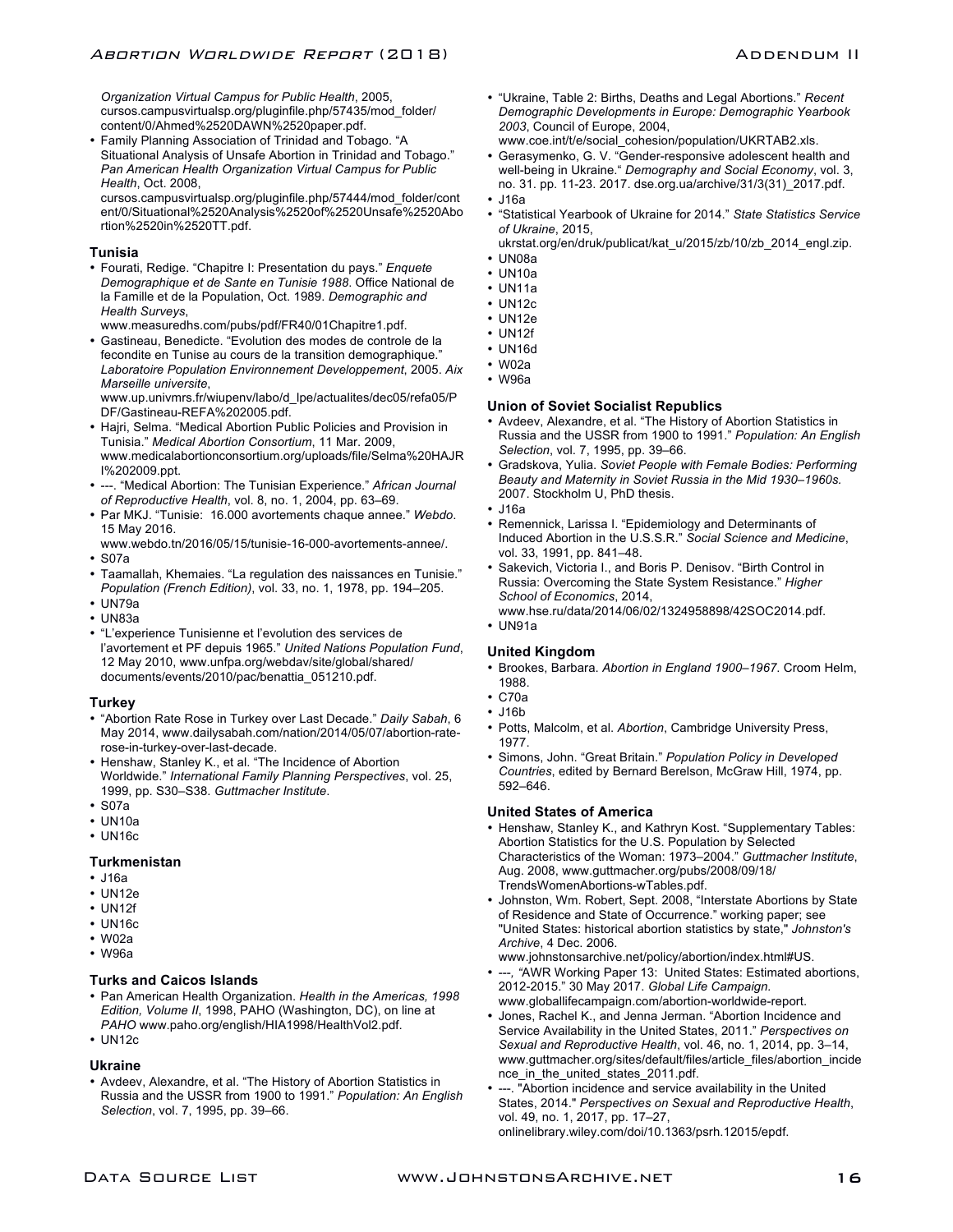• Jones, Rachel K., and Kathryn Kooistra. "Abortion Incidence and Access to Services in the United States, 2008." *Perspectives on Sexual and Reproductive Health*, vol. 43, no. 1, Mar. 2011, pp. 41–50. *Guttmacher Institute*,

www.guttmacher.org/pubs/journals/4304111.pdf.

• Jones, Rachel K., et al. "Abortion in the United States: Incidence and Access to Services, 2005." *Perspectives on Sexual and Reproductive Health*, vol. 40, no. 1, Mar. 2008, pp. 6–16. *Guttmacher Institute*,

www.guttmacher.org/pubs/journals/4000608.html.

- Luker, Kristin. *Abortion and the Politics of Motherhood*. University of California Press, 1984.
- Strauss, Lilo T., et al. "Abortion Surveillance—United States, 2003." *Morbidity and Mortality Weekly Report Surveillance Summaries*, vol. 55, no. SS-11, 24 Nov. 2006. *Centers for Disease Control and Prevention*, www.cdc.gov/mmwr/PDF/ss/ss5511.pdf.
- T63a
- Tietze, Christopher. "United States: Therapeutic Abortions, 1963 to 1968." *Studies in Family Planning*, no. 59, 1970, pp. 5–7.
- UN11a

#### **Uzbekistan**

- Barbieri, Magali, et al. "Nuptality, Fertility, Use of Contraception, and Family Policies in Uzbekistan." *Population Studies*, vol. 50, 1996, pp. 69–88.
- J16a
- UN08a
- UN10a
- $\cdot$  UN12e
- UN12f
- UN16c
- W02a

#### **Vietnam**

- Bui, Kim Chi, et al. "Induced Abortion among HIV-Positive Women in Quang Ninh and Hai Phong, Vietnam." *Tropical Medicine International Health*, vol. 15, no. 10, 2010, pp. 1172–78, www.mendeley.com/research/induced-abortion-amonghivpositive-women-in-quang-ninh-and-hai-phong-vietnam/.
- "Vietnam's Abortion Rate Rises as 'Baby Boomers' Come of Age." *CNN*, 6 Feb. 1999,
- www.cnn.com/WORLD/asiapcf/9902/06/vietnam.abortion/.
- "Chăm sóc sức khỏe sinh sản, 1994–2011." *General Office for Population Family Planning*, 2012, www.gopfp.gov.vn/documents/ 18/871679/III.1.+Cham+soc+suc+khoe+sinh+san,+1994- 2011.pdf?version=1.0.
- Goodkind, Daniel. "Abortion in Vietnam: Measurements, Puzzles, and Concerns." *Studies in Family Planning*, vol. 25, no. 6, 1994, pp. 342–52.
- "Caritas Vietnam Launches Pro-Life Programmes." *Kontum Missionary and Friendship*, 26 June 2013, giupkontum.org/en/news-en/400-abortioninvietnam.
- Nga, Do Thi Hong. "More to Demand: Abortion in Vietnam." *Women in Action*, vol. 1, 2008, pp. 6–10. *Isis International*, www.isiswomen.org/index.php?option=com\_content&task=view&i d=1137&Itemid=200.
- Nghia, Dang Thi, and Nguyen Duy Khe. "Vietnam Abortion Situations: Country Report." *IPAS/IHCAR*, Nov. 2001, www.ipasihcar.net/expacc/reports/VietnCR.PDF.
- S07a
- Tran, Phuong-Mai Thi. "Abortion in Vietnam: Situation Analysis and Solutions to Guarantee Safe Abortion and Reduce Abortion Rate." *APHA*, 11 Nov. 2002,
- apha.confex.com/apha/130am/techprogram/paper\_45798.htm. • Vach, Trinh Huu, et al. "The Potential Impact of Introducing
- Pregnancy Testing into Menstrual Regulation Services in Vietnam." *International Family Planning Perspectives*, vol. 24, no. 4, 1998, pp. 165-169. *Guttmacher Institute*, www.guttmacher.org/pubs/journals/2416598.html.
- "Rising Juvenile Abortion Rate Raises Alarm." *Viet Nam Net*, 22 Oct. 2009. *Look at Vietnam*, www.lookatvietnam.com/ 2009/10/rising-juvenile-abortion-rate-raises-alarm.html.
- "Joint Annual Health Review 2011." *Vietnam Ministry of Health*, Dec. 2011. *JAHR*, jahr.org.vn/downloads/JAHR2011/ JAHR2011\_Fullversion\_English.pdf.
- "Joint Annual Health Review 2015." *Vietnam Ministry of Health*, June 2016. *JAHR*, jahr.org.vn/downloads/JAHR2015/ JAHR2015\_full\_EN.pdf.
- "Vietnamese Abortion Rate Fifth Highest in the World." *Vietnam.net*, 2013, english.vietnamnet.vn/fms/society/70470/ vietnamese-abortion-rate-fifth-highest-in-the-world.html.
- Vu, Hoang Ngan. "Le Besoin de planification familiale au Viet-Nam." *Centre Francais sur la Population et le Developpement*, Oct. 1998, ceped.cirad.fr/cdrom/integral\_publication\_1988\_2002/ dossier/pdf/dossiers\_cpd\_50.pdf.
- "Maternal Mortality in 1990–2015: Viet Nam." *World Health Organization, UNICEF, UNFPA, World Bank Group, and the United Nations Population Division Maternal Mortality Estimation Inter-Agency Group*, Nov. 2015. *World Health Organization*, www.who.int/gho/maternal\_health/countries/vnm.pdf.

#### **Yugoslavia**

- Drezgic, Rada. "The Politics of Abortion and Contraception." *Sociologija*, vol. 46, no. 2, 2004, pp. 97–104.
- J16c
- Rasevic, Mirjana. "Yugoslavia: Abortion as a Preferred Method of Birth Control." *Reproductive Health Matters*, vol. 2, no. 3, 1994, pp. 68–74.
- ---. "The Question of Abortion in Serbia." *Espace, Populations, Societes*, no. 3, 2004, pp. 681–93.
- UN76a

#### **World, General (sources by codes)**

- A88a: Andolsek, Lidija. "Yugoslavia." *International Handbook on Abortion*, edited by Paul Sachdev, Greenwood Press, 1988, pp. 495–504.
- C70a: Callahan, Daniel. *Abortion: Law, Choice and Morality*. Macmillan Co., 1970.
- EU16a: "Legally Induced Abortions by Mother's Age." *Eurostat*. 3 March 2016. appsso.eurostat.ec.europa. eu/nui/show.do?wai=true&dataset=demo\_fabort.
- FRA09a: Vilain, Annick. "Les interruptions volontaires de grossesse en 2007." *Etudes et resultats*, Dec. 2009, p. 713. *Ministere de la sante et des sports,* www.sante.gouv.fr/drees/etude-resultat/er-pdf/er713.pdf.
- FRA11a: ---. "Les interruptions volontaires de grossesse en 2008 et 2009." *DREES*, June 2011, 765. *Sante*, www.sante.gouv.fr/IMG/pdf/er765-2.pdf.
- FRA12a: Vilian, Annick, and Marie-Claude Mouquet. "Les interruptions volontaires de grossesse en 2010." *DREES*, June 2012, 804. *Sante,* www.drees.sante.gouv.fr/IMG/pdf/er804.pdf.
- FRA13a: Vilian, Annick, et al. "Les interruptions volontaires de grossesse en 2011." *DREES*, June 2013, 843. *Sante,* www.drees.sante.gouv.fr/IMG/pdf/er843.pdf.
- FRA14a: Vilian, Annick, and Marie-Claude Mouquet. "Les interruptions volontaires de grossesse en 2012." *DREES*, June 2014, 884. *Sante*, www.drees.sante.gouv.fr/IMG/pdf/er884.pdf.
- FRA15a: ---. "Les interruptions volontaires de grossesse en 2013." *DREES*, July 2015, 924. *Sante,* www.drees.sante.gouv.fr/IMG/pdf/er\_924\_ivg\_web.pdf.
- FRA16a: Vilain, Annick. "Les interruptions volontaires de grossesse en 2015." *Etudes et resultats*, June 2016, 968. *DREES*, drees.social-sante.gouv.fr/IMG/pdf/er968.pdf.
- J16a: Johnston, Wm. Robert. "AWR Working Paper 10: U.S.S.R. republics: Reported and estimated abortions, 1922-1991." *Global Life Campaign*.

www.globallifecampaign.com/abortion-worldwide-report.

• J16b: ---. "AWR Working Paper 11: United Kingdom and Ireland: Reported Abortions: 1958–2015." 30 Aug. 2016, *Global Life Campaign*.

www.globallifecampaign.com/abortion-worldwide-report.